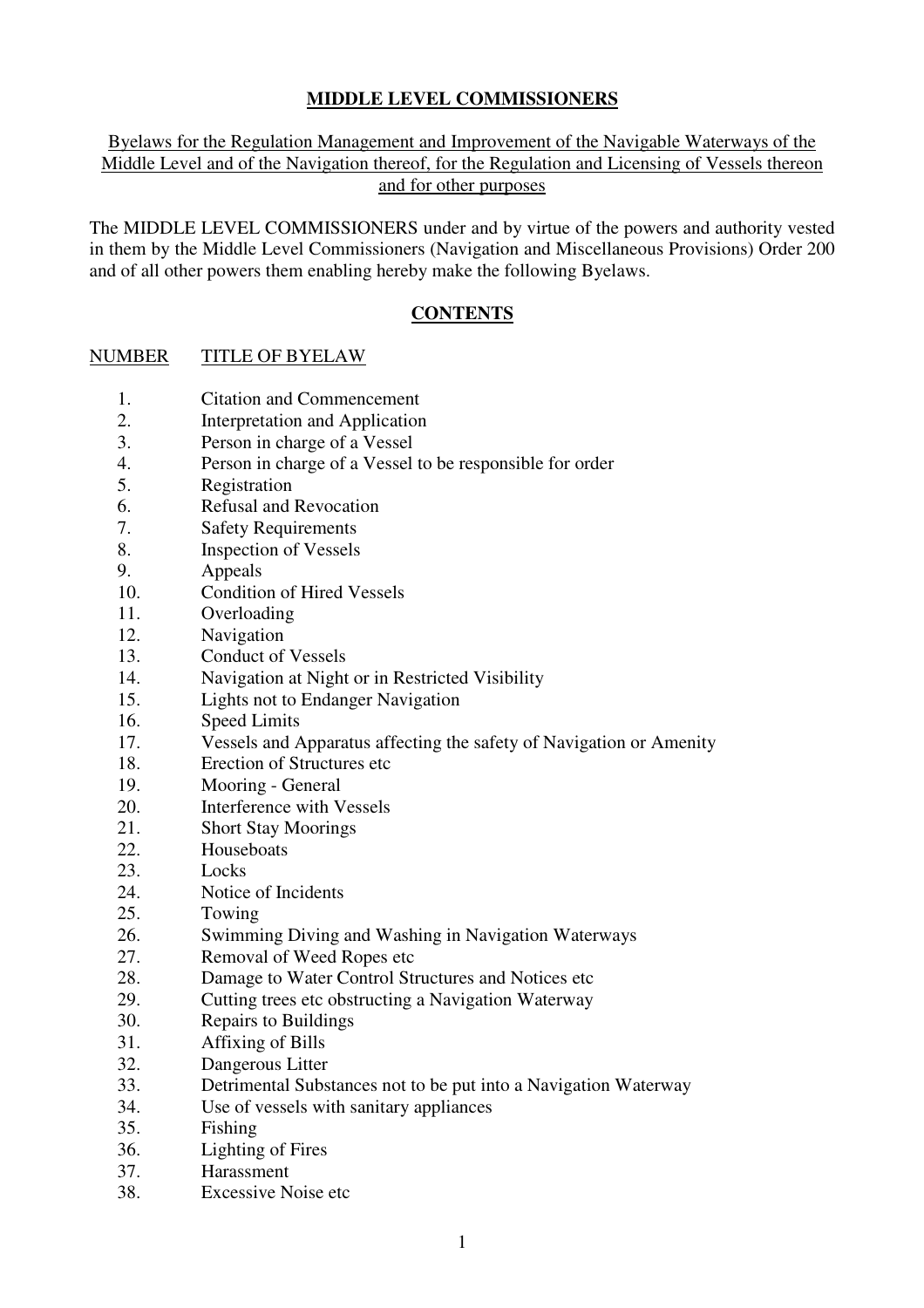- 39. Authorised Officers
- 40. Consents<br>41. Determina
- Determination of Disputes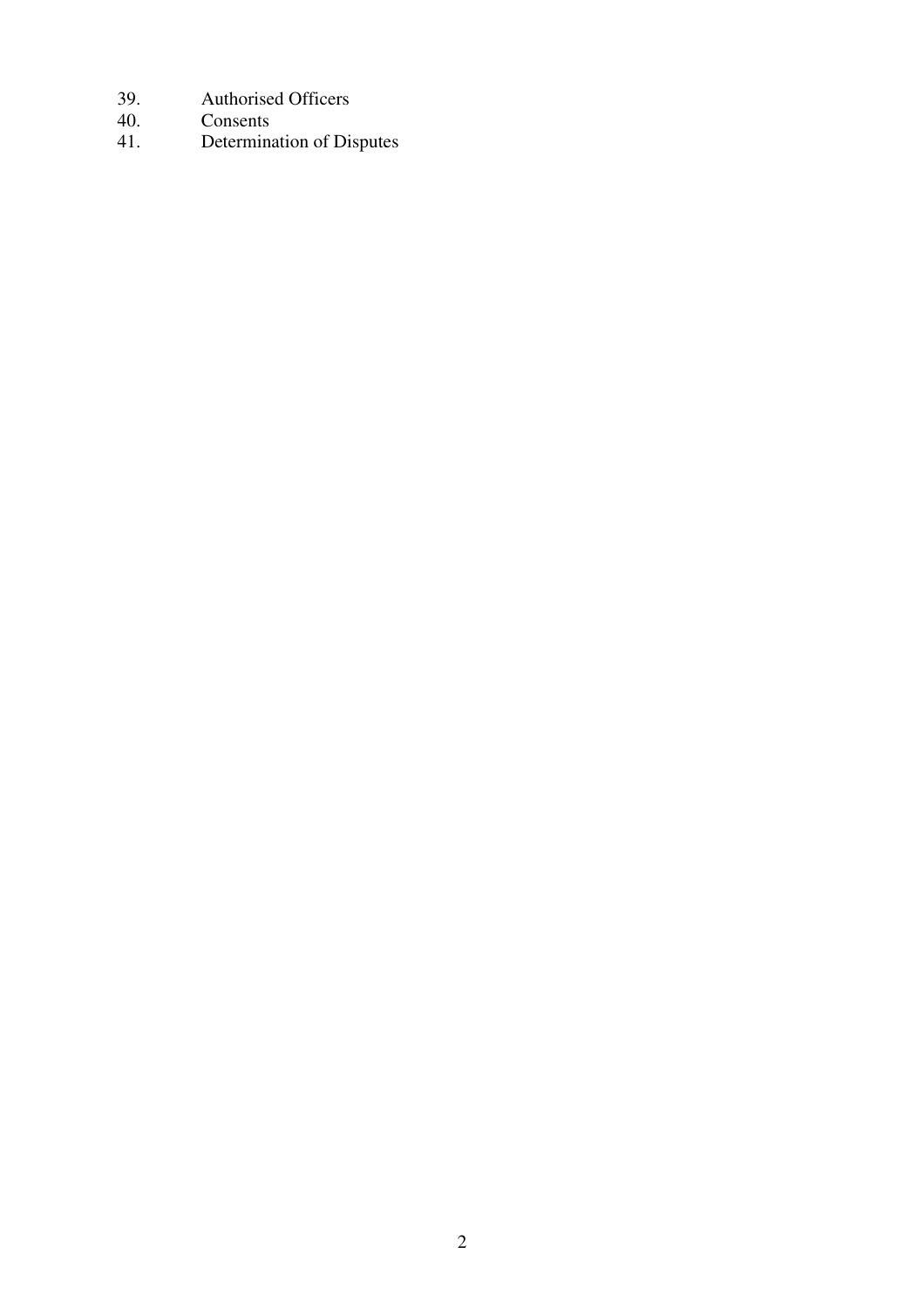## 1. Citation and Commencement

- (i) These Byelaws are made under article 11 of the Middle Level Commissioners (Navigation and Miscellaneous Provisions) Order 200 and may be cited as "The Middle Level Commissioners (Navigation etc) Byelaws 200 " and (subject to paragraph (ii) of this Byelaw) shall come into operation 28 days after the date on which they are confirmed
- (ii) Notwithstanding paragraph (i) of this Byelaw the following Byelaws ie Byelaws 14 and 32 shall come into operation on such date or dates as the Commissioners may direct being not earlier than two years from the date on which these Byelaws are confirmed
- (iii) The Byelaws made by the Commissioners on the 3rd May 1875 are hereby revoked

#### 2. Interpretation and Application

 (i) In these Byelaws, unless the context or subject otherwise requires, the following expressions shall have the meaning hereby respectively assigned to them, that is to say:-

## Definitions

| "authorised officer"           | means any person authorised in writing by the Commissioners<br>to carry out the functions of the Commissioners under the<br>provisions of these Byelaws.                                                                                                                                                                                                                                                                                                                                                           |
|--------------------------------|--------------------------------------------------------------------------------------------------------------------------------------------------------------------------------------------------------------------------------------------------------------------------------------------------------------------------------------------------------------------------------------------------------------------------------------------------------------------------------------------------------------------|
| "Commissioners"                | means the Middle Level Commissioners.                                                                                                                                                                                                                                                                                                                                                                                                                                                                              |
| "consent of the Commissioners" | means the prior written consent of the Commissioners signed<br>by the Chief Executive for the time being of the<br>Commissioners or other duly authorised person.                                                                                                                                                                                                                                                                                                                                                  |
| "flammable liquid"             | includes petroleum spirit, diesel oil, paraffin or liquified<br>petroleum gas or any other liquid fuel contained in a bottle or<br>other receptacle.                                                                                                                                                                                                                                                                                                                                                               |
| "houseboat"                    | means a vessel which is decked or otherwise structurally<br>covered in and which is used not as a means of transport but<br>as a place of habitation (whether by day and by night or the<br>one or the other) or as a place for accommodating or receiving<br>persons for the purposes of shelter, recreation, entertainment<br>or refreshment or of witnessing regattas or other events or as<br>club premises or as an office or as a kitchen, pantry or store<br>place or as commercial or industrial premises. |
| "liquid fuel"                  | includes any inflammable hydrocarbon (either alone or in<br>admixture with any other liquid) which is capable of<br>providing the necessary motive power for a vessel and also<br>any other liquid capable as aforesaid which, when tested in<br>the manner set forth in Part II of the Second Schedule to the<br>Petroleum (Consolidation) Act 1928, gives<br>off<br>an                                                                                                                                           |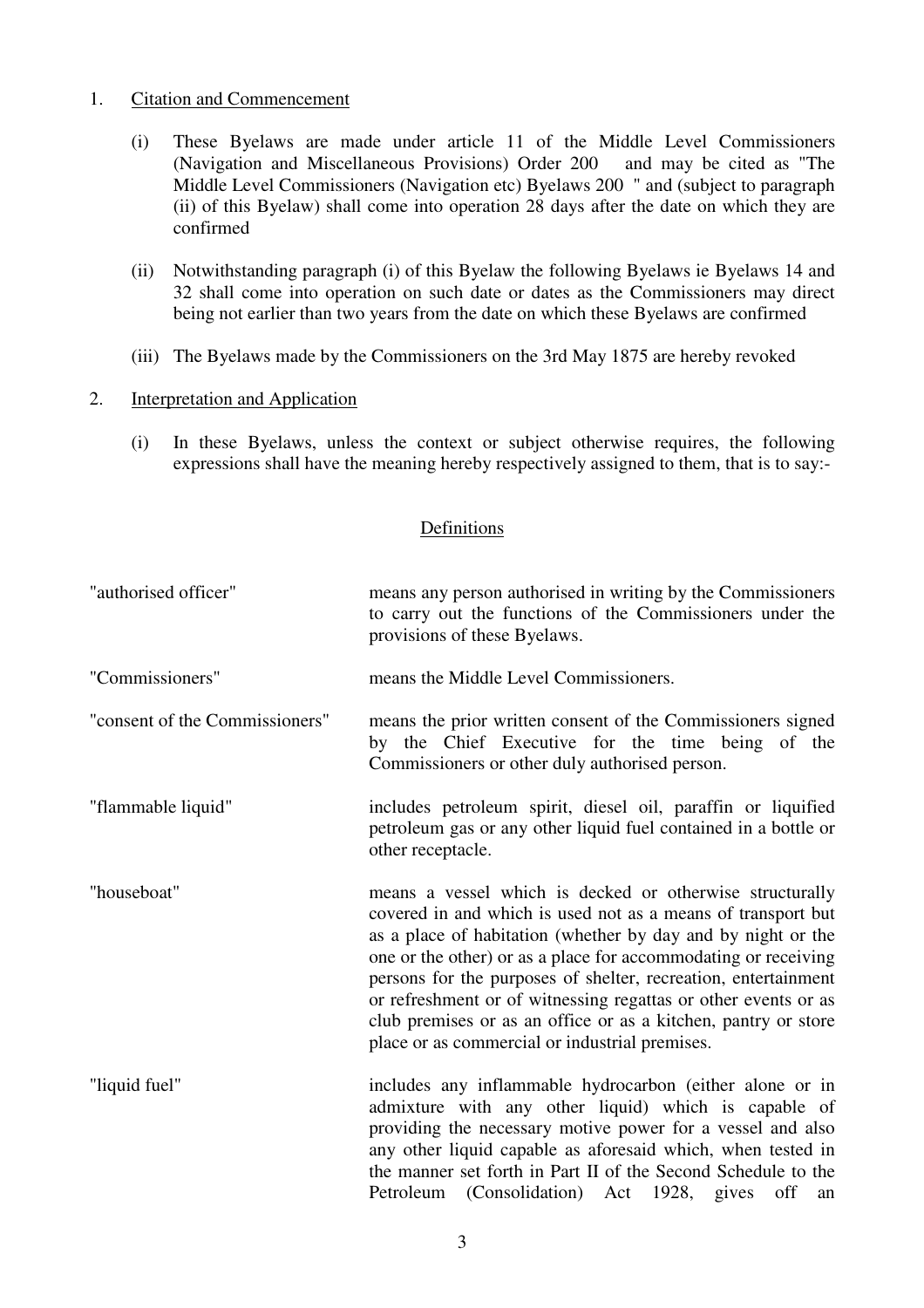|                        | inflammable vapour at a temperature of less than 201 degrees<br>Fahrenheit (93.7 degrees Centigrade).                                                                                                                                                                                                                                                                                                                                                                                                                                                    |
|------------------------|----------------------------------------------------------------------------------------------------------------------------------------------------------------------------------------------------------------------------------------------------------------------------------------------------------------------------------------------------------------------------------------------------------------------------------------------------------------------------------------------------------------------------------------------------------|
| "local authority"      | includes any highway authority in which is vested any bridge<br>over a Navigation Waterway.                                                                                                                                                                                                                                                                                                                                                                                                                                                              |
| "master"               | means the person taking or having (whether lawfully or not)<br>for the time being the command, charge or management of a<br>vessel.                                                                                                                                                                                                                                                                                                                                                                                                                      |
| "navigate"             | means direct the course of movement of.                                                                                                                                                                                                                                                                                                                                                                                                                                                                                                                  |
| "Navigation Lights"    | shall mean in respect of any vessel:-                                                                                                                                                                                                                                                                                                                                                                                                                                                                                                                    |
|                        | (i) a white light placed over the fore and aft centre line of the<br>vessel, showing an unbroken light over an arc of the horizon<br>of 225 degrees and so fixed as to show the light from right<br>ahead to 22.5 degrees abaft the beam on either side and                                                                                                                                                                                                                                                                                              |
|                        | (ii) on the starboard or right side, a green light showing an<br>unbroken light over an arc of the horizon of 112.5 degrees and<br>so fixed as to show the light from right ahead to 22.5 degrees<br>abaft the beam on the starboard or right side and                                                                                                                                                                                                                                                                                                   |
|                        | (iii) on the port or left side, a red light showing an unbroken<br>light over an arc of the horizon of 112.5 degrees and so fixed<br>as to show the light from right ahead to 22.5 degrees abaft the<br>beam on the port or left side and                                                                                                                                                                                                                                                                                                                |
|                        | (iv) on, or as nearly as practicable on, the stern, a white light<br>showing an unbroken light over an arc of the horizon of 135<br>degrees and so fixed as to show the light 67.5 degrees from<br>right aft on each side of the vessel                                                                                                                                                                                                                                                                                                                  |
|                        | and every such light as specified in (i)-(iv) above shall have<br>an intensity sufficient to be visible at a minimum range of one<br>half of a nautical mile.                                                                                                                                                                                                                                                                                                                                                                                            |
| "Navigation Waterways" | means the waterways in respect of which the Commissioners<br>are the navigation authority and which are listed in the First<br>Schedule to the Middle Level Commissioners (Navigation<br>and Miscellaneous Provisions) Order 200 and includes all<br>Water Control Structures in, on or on the banks of such<br>waterways and any lake, pit, pond, marina or other<br>substantially enclosed water adjacent to such waterways and<br>from which any vessel may be navigated (whether or not<br>through a lock or other similar work) into the waterways. |
| "night"                | means the period between sunset and sunrise                                                                                                                                                                                                                                                                                                                                                                                                                                                                                                              |
| "person"               | includes a body corporate.                                                                                                                                                                                                                                                                                                                                                                                                                                                                                                                               |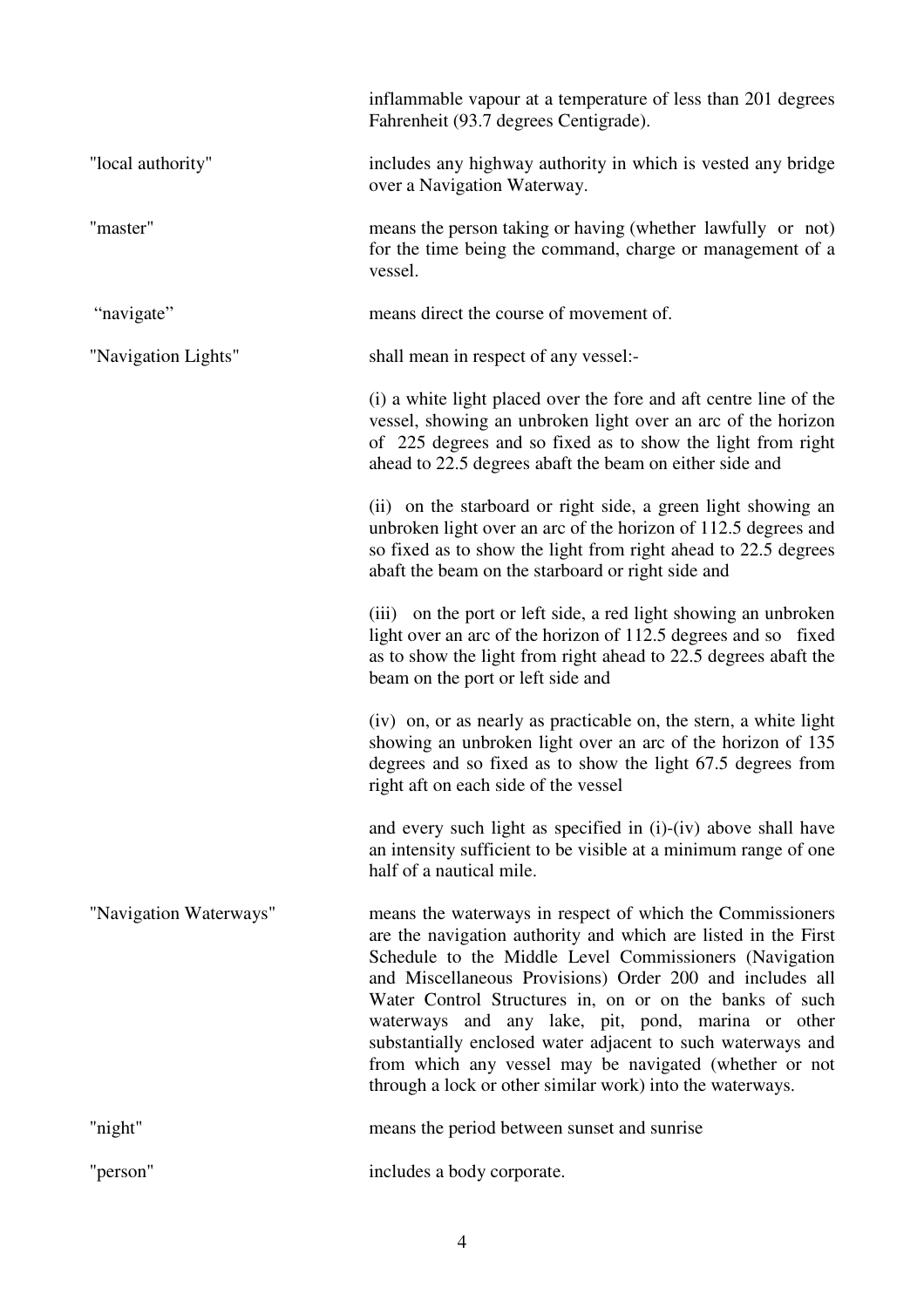| "polluting matter"            | means sewage or any other offensive or injurious matter<br>whether solid or liquid.                                                                                                                                                                                                                                                                                                                                              |
|-------------------------------|----------------------------------------------------------------------------------------------------------------------------------------------------------------------------------------------------------------------------------------------------------------------------------------------------------------------------------------------------------------------------------------------------------------------------------|
| "power driven vessel"         | means a vessel being propelled by machinery and excludes<br>vessels powered by sail or by oar.                                                                                                                                                                                                                                                                                                                                   |
| "recognised competent person" | means a person recognized by the Commissioners as having<br>such practical and theoretical knowledge<br>and<br>actual<br>experience of the type of vessel apparatus or equipment which<br>he has to examine as will enable him to detect defects or<br>weaknesses which it is the purpose of the examination to<br>discover and to assess their importance in relation to the<br>safety and functioning of the vessel.           |
| "registration certificate"    | means a certificate of registration of a vessel issued in<br>accordance with these Byelaws and includes the renewal of<br>any such certificate.                                                                                                                                                                                                                                                                                  |
| "registered vessel"           | means a vessel registered with the Commissioners under these<br>Byelaws or which shall be deemed to be registered with the<br>Commissioners by virtue of arrangements made under the<br>provisions of Article 5 (Arrangements with Other Authorities)<br>of the Middle Level Commissioners (Navigation and<br>Miscellaneous Provisions) Order 200 and the terms "register"<br>and "registration" shall be construed accordingly. |
| "restricted visibility"       | means any condition in which visibility is impaired by fog,<br>mist, falling snow, heavy rainstorms, sandstorms, smoke or<br>any other similar causes.                                                                                                                                                                                                                                                                           |
| "sailing vessel"              | means a vessel under sail provided that propelling machinery,<br>if fitted, is not being used.                                                                                                                                                                                                                                                                                                                                   |
| "sanitary appliance"          | means any water closet, sea toilet, lavatory, bucket, device or<br>apparatus for the reception of polluting matter.                                                                                                                                                                                                                                                                                                              |
| "sewage"                      | means human body waste and the waste from toilets intended<br>to receive or treat human body waste.                                                                                                                                                                                                                                                                                                                              |
| "speed"                       | means speed measured over the bed of a Navigation<br>Waterway.                                                                                                                                                                                                                                                                                                                                                                   |
| "tow"                         | includes any vessel being propelled by another and "towed"<br>and "towing" shall be construed accordingly.                                                                                                                                                                                                                                                                                                                       |
| "underway"                    | means not at anchor, moored, made fast to the shore or<br>aground.                                                                                                                                                                                                                                                                                                                                                               |
| "unpowered vessel"            | means any vessel which is not a power driven vessel.                                                                                                                                                                                                                                                                                                                                                                             |
| "use"                         | in relation to a vessel on a Navigation Waterway, includes<br>launching a vessel onto a Navigation Waterway, keeping or                                                                                                                                                                                                                                                                                                          |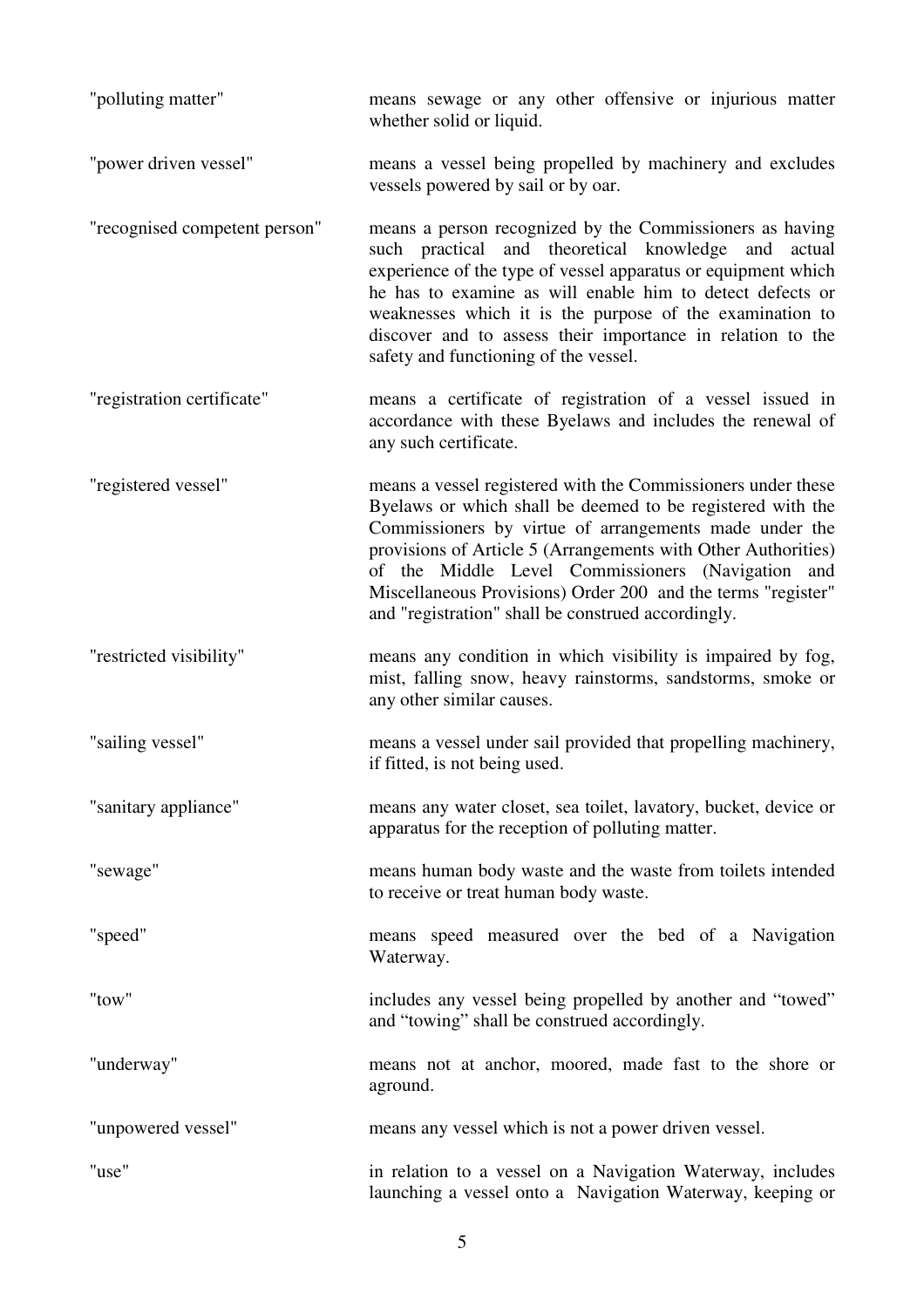|                           | mooring a vessel on a Navigation Waterway, navigating a<br>vessel on a Navigation Waterway and letting a vessel for hire<br>on a Navigation Waterway.                                                                                                                                                                                                                 |
|---------------------------|-----------------------------------------------------------------------------------------------------------------------------------------------------------------------------------------------------------------------------------------------------------------------------------------------------------------------------------------------------------------------|
| "vehicle"                 | means anything on wheels, runners or articulated tracks.                                                                                                                                                                                                                                                                                                              |
| "vessel"                  | includes any ship, boat, lighter, raft, float, float of timber or<br>craft whatsoever however propelled or navigated and (without<br>prejudice to the generality of the foregoing) includes also any<br>amphibious craft.                                                                                                                                             |
| "Water Control Structure" | means any sluice, slacker, floodgate, lock, weir, dam, pump,<br>pumping machinery, pipe, culvert or other structure or<br>appliance for introducing water into or removing water from a<br>Navigation Waterway or for controlling regulating or<br>affecting the level of the water or the flow of water in into or<br>out of a Navigation Waterway and any aqueduct. |

and references in these Byelaws to numbered Byelaws are to the appropriately numbered Byelaws in these Byelaws.

- (ii) Subject as is in these Byelaws otherwise expressly provided these Byelaws shall apply to the Navigation Waterways.
- (iii) These Byelaws shall not apply to the Commissioners or to any person authorised by them acting in the course of his duties.
- 3. Person in charge of a vessel
	- (i) Every vessel used on a Navigation Waterway shall be deemed to be in the charge of one person who shall be in every case the owner of such vessel or in the absence of such owner the person duly appointed or permitted by him to be in charge or the person hiring such vessel and in the absence of any such person then any person being the master of such vessel.
	- (ii) The Commissioners may serve on the owner of a registered vessel or of a vessel which although not registered is required to be registered under the provisions of these Byelaws a notice requiring that owner to state in writing within such period (not being less than 14 days) as may be stated in the notice, the name and address of any person (not being such owner) known to him as being the master of that vessel on a particular date or dates.
	- (iii) A person shall be guilty of an offence under this Byelaw if where a notice is served on him in pursuance of paragraph (ii) above he:
		- a) fails without reasonable excuse to comply with the notice or
		- b) in pursuance of the notice makes any statement in respect of the information required which he knows to be false in a material particular or recklessly makes any statement in respect of that information which is false in a material particular.
- 4. Person in charge of a Vessel to be responsible for order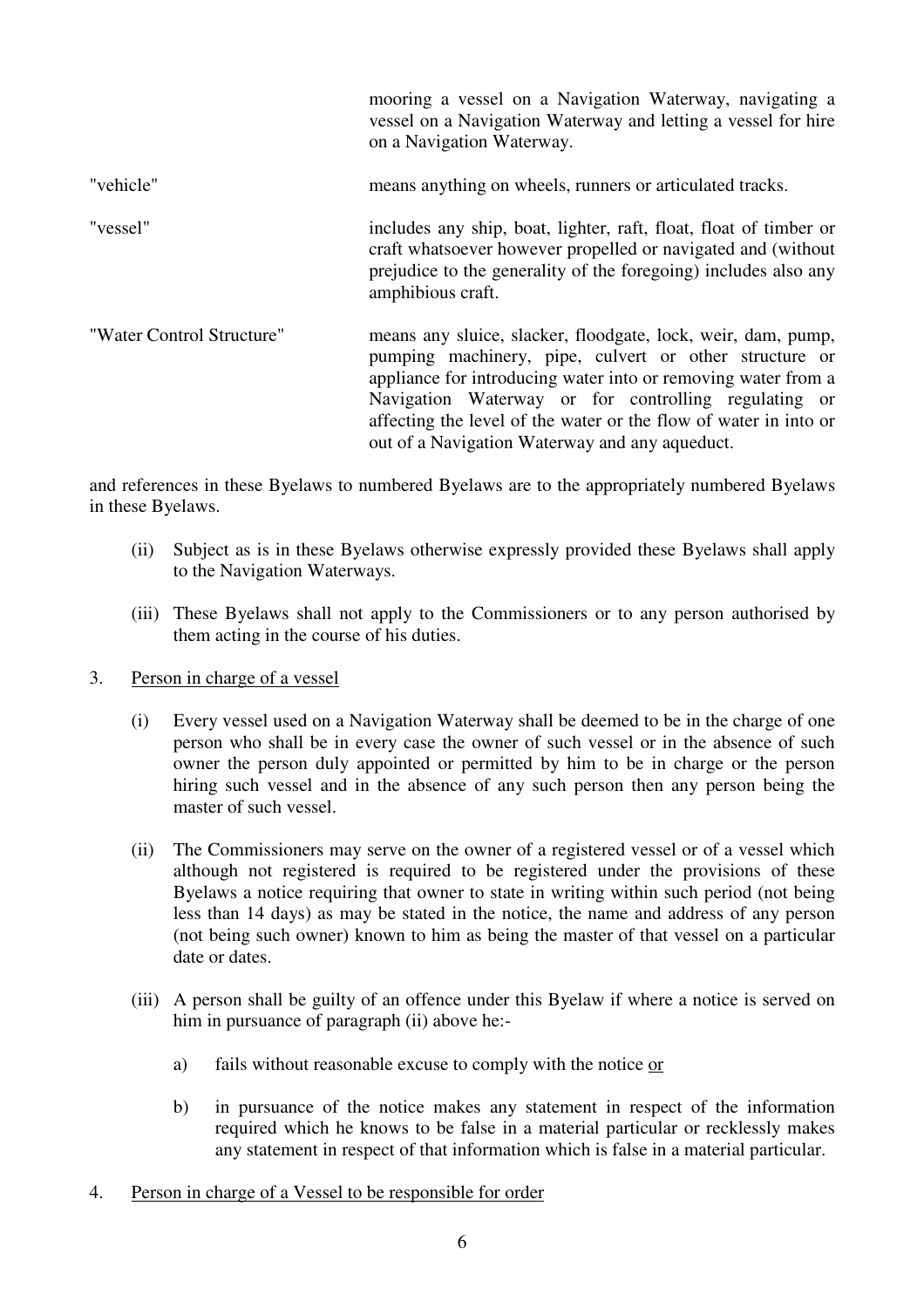Every person for the time being in charge of a vessel on a Navigation Waterway shall be responsible for the conduct of all persons on board such vessel and upon proof that an offence under these Byelaws has been committed by any person on board such vessel on a Navigation Waterway and that the person in charge has refused to give the name and address of the offender (not being such person in charge) or by his own negligence or default has been unable to give such information the person in charge shall be guilty of an offence.

# 5. Registration

- (i) Except as is otherwise provided in these Byelaws or by virtue of arrangements made under Article 5 (Arrangements with Other Authorities) of the Middle Level (Navigation and Miscellaneous Provisions) Order 200 no person shall use or permit to be used a vessel on any Navigation Waterway unless it is registered with the Commissioners and the registration certificate issued in respect thereof is in force Provided that it shall not be an offence under this Byelaw for a person to carry out a testing, trial or demonstration of a vessel for which a registration certificate has not been issued if he has obtained the consent of the Commissioners for such a trial, testing or demonstration to take place.
- (ii) Registration of a vessel by the Commissioners for any year ending on the 31st of March (or any part of such a year for which registration may be permitted by the Commissioners) and any renewal of the registration thereof shall be effected on payment to the Commissioners of the charges payable in respect of the vessel and the delivery to the Commissioners of such particulars relating to such vessel (including the name and address of the owner thereof and the information required to be provided by Byelaw 7(ii)) as the Commissioners may reasonably require and:-
	- (a) the assignment to such vessel of a registration number or the authorisation of the use thereon of a crest, badge or device (with or without such registration number).
	- (b) the entry in a Register to be maintained by the Commissioners for the purpose, of the particulars of the vessel, the registration number assigned thereto or the crest, badge or device authorised therefor and the name and address of the owner thereof.
	- (c) the granting to the owner of such vessel of a registration certificate relating thereto or to such a number of vessels as may be registered by him and bearing the registration number or numbers assigned to such vessel or vessels or describing the crest, badge or device relating thereto.
- (iii) The owner of a registered vessel shall cause the registration certificate then in force to be affixed to the vessel in some prominent place and to be protected by a waterproof container and shall also cause the registration number or the crest, badge or device authorised therefor to be written or displayed on the vessel above the water line in a prominent position and it shall be of a size such that it is clearly legible at a distance of 10 metres and visible from both sides of the vessel.
- (iv) The master of a vessel shall, on being so required by an authorised officer (producing evidence of his authority) then and there produce the registration certificate relating to that vessel to that officer Provided that it shall not be an offence under this paragraph of this Byelaw if within 14 days of that requirement a registration certificate in force at the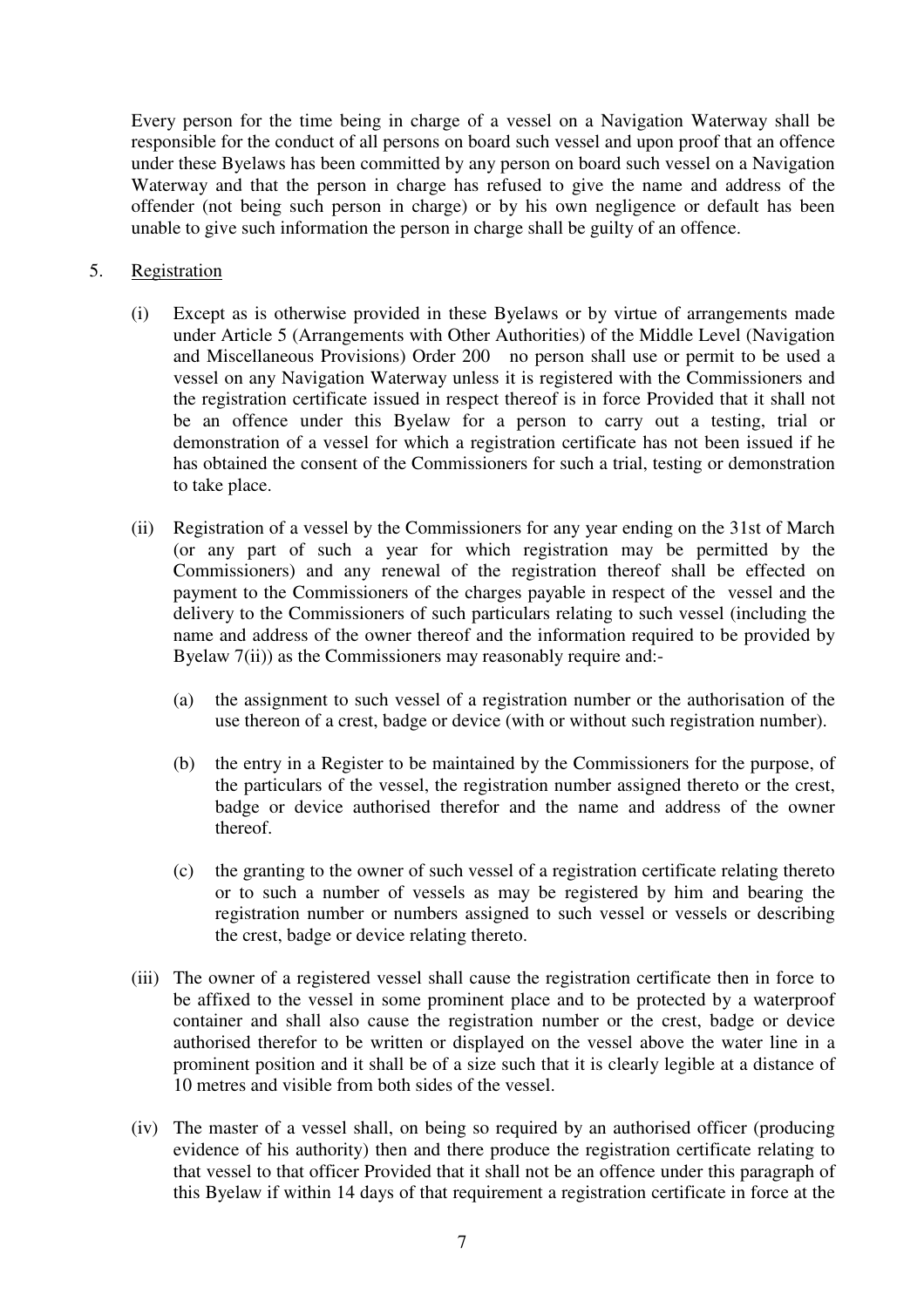time of that requirement is produced at the office of the Commissioners. For the purposes of this paragraph of this Byelaw "produced" shall include the forwarding of the said certificate to the office of the Commissioners by post provided that the said certificate is actually received by the Commissioners within the said period of 14 days.

- (v) Upon every transfer of the ownership of:
	- (a) a vessel registered with the Commissioners (other than a vessel that is deemed to be so registered pursuant to arrangements made under Article 5 (Arrangements with Other Authorities) of the Middle Level Commissioners (Navigation and Miscellaneous Provisions) Order 200 , or
	- (b) a vessel which has not been registered but in respect of which registration is required under these Byelaws,

 the person transferring the ownership of that vessel shall within 14 days thereof give notice of such transfer to the Commissioners.

 (vi) The Commissioners may in their absolute discretion grant exemptions from this Byelaw in respect of any sailing or manually propelled vessel.

## 6. Refusal and Revocation

 The Commissioners shall register or renew the registration of any vessel in respect of which an application for registration or the renewal thereof accompanied by the tender of the appropriate charges has been made provided that that vessel complies with the requirements of Byelaw 7 provided further that the Commissioners may refuse to register or renew the registration or may revoke the registration of any vessel unless that vessel complies with the requirements contained in Byelaw 7.

## 7. Safety Requirements

- (i) Every vessel used on a Navigation Waterway shall be constructed and equipped in accordance with such reasonable specification or specifications in that behalf as may from time to time be prescribed by the Commissioners.
- (ii) Upon application being made to the Commissioners for the registration of a vessel pursuant to Byelaw 5 and in respect of which class of vessel a specification under these Byelaws has been duly prescribed and is for the time being in force, the applicant shall certify that he has read the Commissioners' current specification as to the construction and equipment of such class of vessels under these Byelaws and that the vessel complies in every respect with such specification and shall provide such information to the Commissioners in respect of the construction, equipment and compliance with the specification of that vessel as may be reasonably required by the Commissioners.
- (iii) The Commissioners may at any time and from time to time for the purpose of ensuring that a vessel complies with the requirements of this Byelaw require the owner of such vessel to obtain a certificate confirming such compliance from a recognised competent person and to produce the said certificate at the office of the Commissioners within such reasonable period as may be specified by the Commissioners.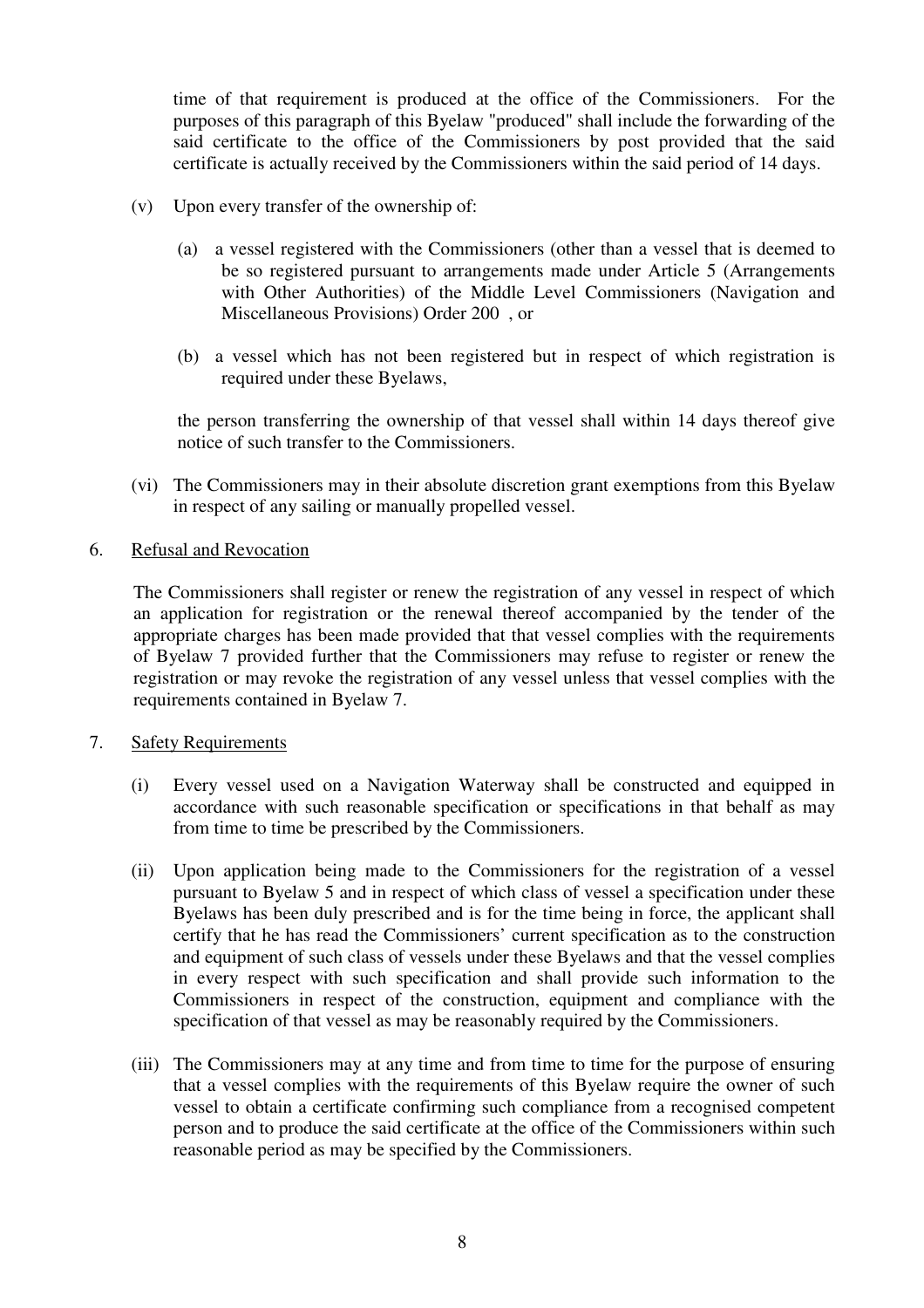- (iv) For the avoidance of doubt and without prejudice to the generality of the foregoing provisions of this Byelaw, the provisions of this Byelaw shall extend and apply to any vessel carrying fuel or fitted with cooking, heating, refrigerating or lighting appliances and to any engines used or installed (whether permanently or temporarily) on or in any vessel for the purpose of generating electricity or for any other purpose.
- (v) Without prejudice to the generality of the foregoing provisions of this Byelaw the master of a vessel on a Navigation Waterway shall ensure that any flammable liquid taken on or carried on such vessel shall be loaded, stowed and used in such a manner as not to be or to be likely to become a danger to persons or property and that adequate equipment and materials for fighting fires are available at all times.

# 8. Inspection of Vessels

- (i) The owner of any vessel used on a Navigation Waterway shall, upon being required so to do by notice served on him by the Commissioners, give to any recognised competent person reasonable facilities for the inspection of the said vessel by the recognised competent person in order that it may be ascertained whether the construction and equipment of the said vessel is in accordance with the provisions of Byelaw 7 and if upon any such inspection a vessel be found in the opinion of the recognised competent person making the inspection not to comply with the provisions of Byelaw 7 it shall be lawful for the Commissioners to cancel or suspend any registration certificate issued in respect of the said vessel or to refuse to issue a registration certificate in respect of the said vessel until such time as the said vessel be found and certified by a recognised competent person to comply with the said provisions of Byelaw 7.
- (ii) On the occasion of the said inspection being made the owner of the vessel shall cause the whole installation on the vessel to be made available for inspection in working order.

# 9. Appeals

Any dispute arising from:

- a) any refusal or revocation by the Commissioners of a registration under Byelaw 6 or
- b) any cancellation or suspension of any registration certificate or refusal to issue such a certificate under Byelaw 8(i)

 on the grounds that the vessel does not comply with the requirements of Byelaw 7 shall, on the application in writing to the Commissioners within 28 days of such refusal revocation cancellation or suspension by the owner of the vessel, be referred for determination to an arbitrator to be agreed by the applicant and the Commissioners or in default of agreement to be appointed by the President of the Institution of Civil Engineers on the application of either party and the decision of such arbitrator shall be final and binding upon the parties.

## 10. Condition of Hired Vessels

The owner of a vessel for hire shall not allow any person to embark in the vessel for the purpose of being carried therein or using the vessel for hire unless the vessel complies with the requirements of Byelaw 7.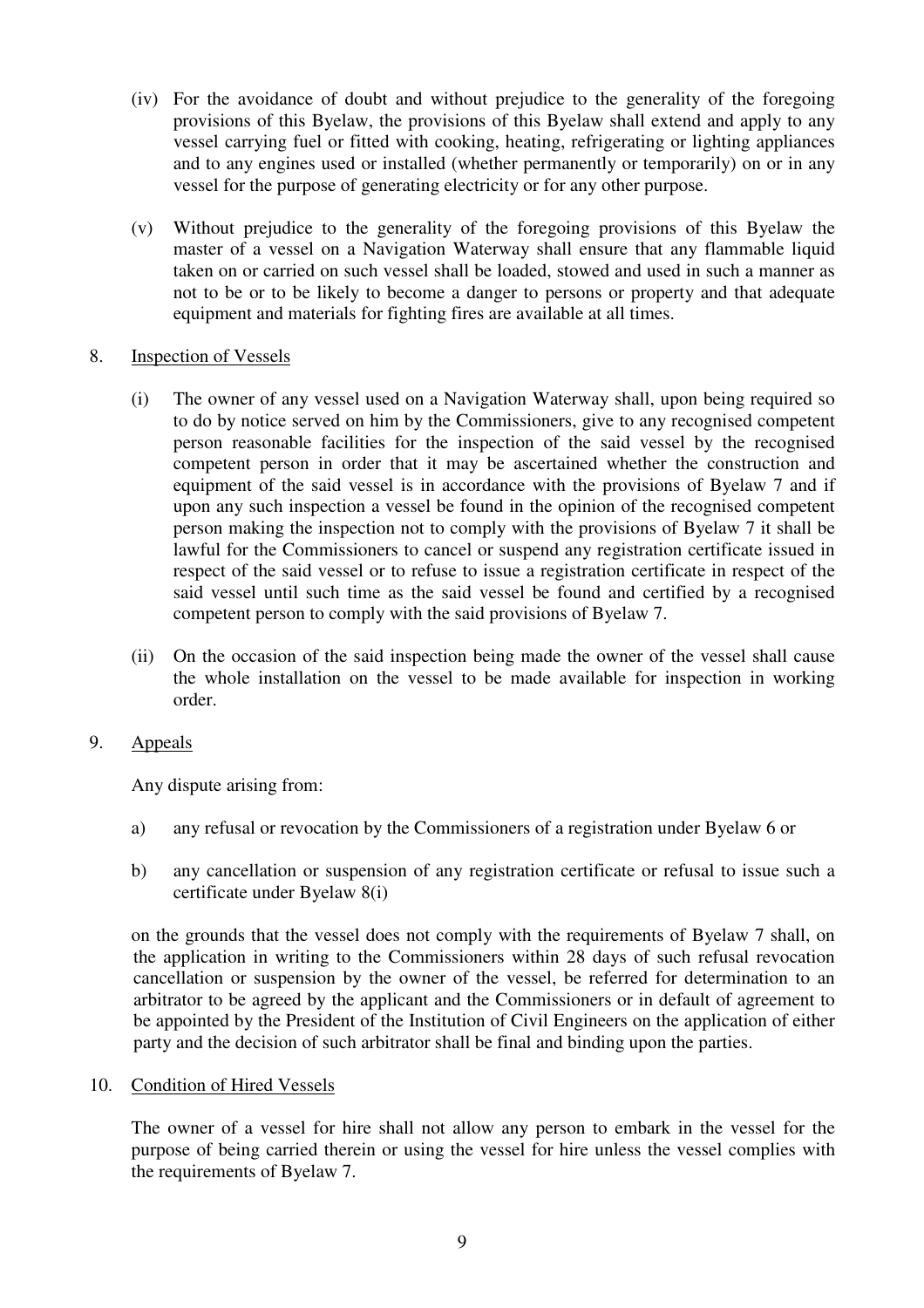# 11. Overloading

The owner or master of a vessel shall not permit the loading of that vessel to exceed the loading limits (whether expressed by weight or numbers of persons) for which that vessel was designed or is constructed, taking into account any subsequent modification to that vessel, nor shall he permit that load to be distributed in or on the vessel in such a way as injuriously to affect the vessel's stability or manoeuvrability. Provided that not more than one of such owner or master shall be punished in respect of the same offence.

## 12. Navigation

- (i) Subject as is otherwise in these Byelaws expressly provided no person shall use or attempt to use a vessel on a Navigation Waterway
	- (a) without due care and attention or without at all times keeping a proper look out.
	- (b) (without prejudice to the provisions of Byelaw 16) at such a speed or in such a manner so as to endanger the lives of or cause injury to persons or endanger the safety of or cause damage to other vessels or any moorings or to the banks of a Navigation Waterway or to other property.
	- (c) without reasonable consideration for other persons exercising their rights on the Navigation Waterway or its banks or enjoying the facilities thereof or so as to cause unreasonable disturbance to any person.
	- (d) contrary to any reasonable directions given by an authorised officer relating to the use of such vessel on a Navigation Waterway.
	- (e) in contravention of any restriction on or prohibition or regulation of the use of a Navigation Waterway imposed under or made pursuant to these Byelaws or the Middle Level Commissioners (Navigation and Miscellaneous Provisions) Order 200 .
- (ii) No person shall navigate or attempt to navigate or be in charge of a vessel in the course of navigation on a Navigation Waterway while under the influence of alcohol or drugs to such an extent that his ability to have proper control of such vessel may be impaired.
- (iii) (a) No person under the age of 14 years shall navigate or be in control of any power driven vessel and no person under the age of 16 years shall navigate or be in control of a vessel with an engine capacity exceeding 4hp unless in either case
	- (i) such person shall at such time be kept under the proper and competent supervision of a person who is in the vessel and who has reached the age of 18 years and
	- (ii) the person who is providing such supervision remains at all times close to the helm so as to be able to take the helm in the event of necessity and
	- (iii) the person who is providing such supervision maintains at all times a proper navigation watch.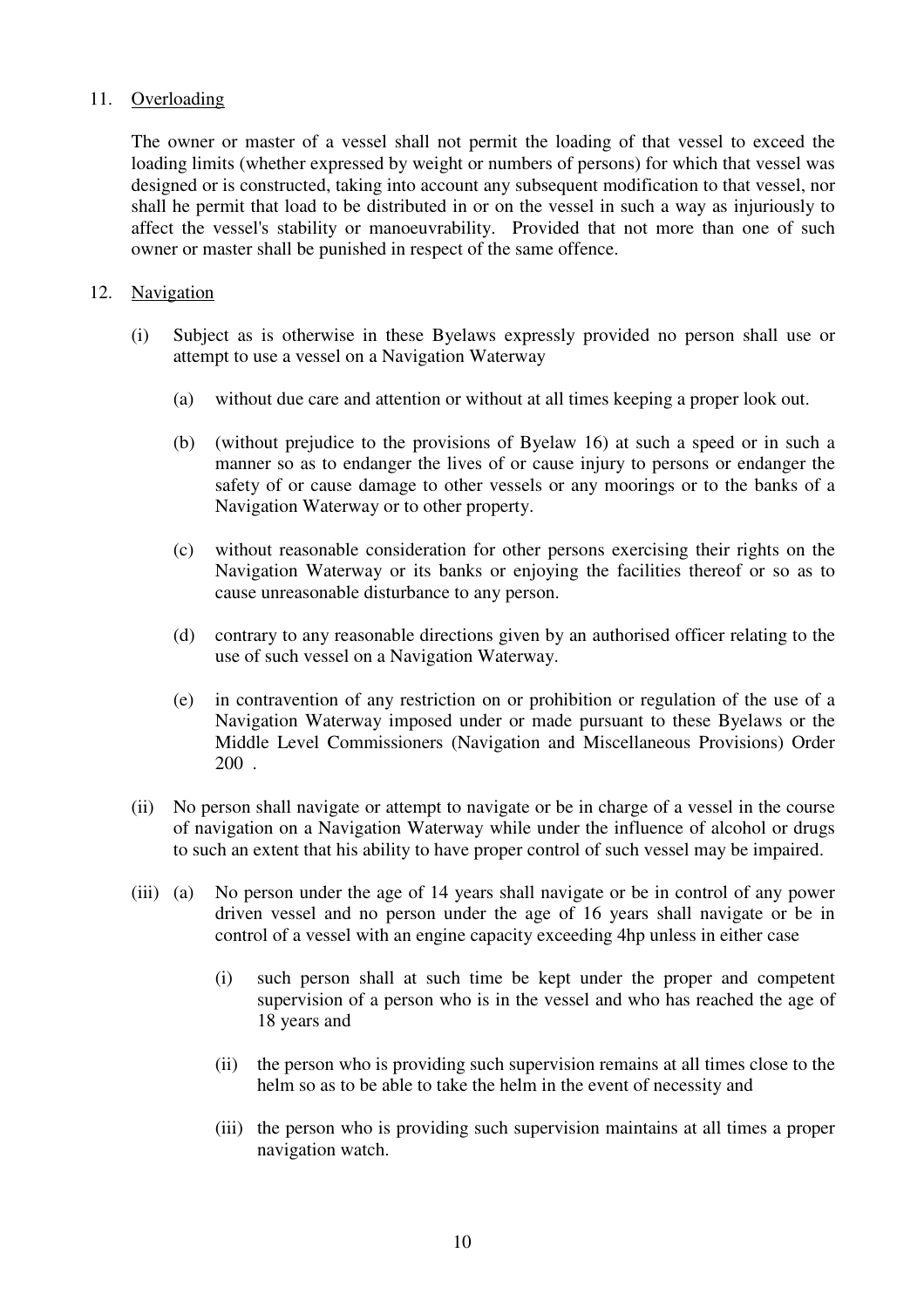- (b) A person providing supervision as required by this sub paragraph of this Byelaw shall be deemed to be the master of the vessel for the purposes of these Byelaws.
- (c) No person shall cause or knowingly permit another person to navigate or be in control of a power driven vessel in contravention of the foregoing provisions of this part of this Byelaw.
- (iv) The master of a vessel intending to navigate that vessel under or through any bridge, lock or similar structure shall take all necessary steps to ensure that his vessel can do so without damaging the bridge, lock or structure.
- (v) The master of a vessel approaching or being near to a place where any works of maintenance or improvement or the construction of any new works is or are being carried out either by the Commissioners or by any other authority, body or person having power so to do, in, over, on, under or to a Navigation Waterway or its banks or any Water Control Structure shall ensure that his vessel is navigated at such speed and in such manner so as not to imperil the safety of any person or to cause any damage or injury to any plant or equipment employed in such works or to the works themselves.
- (vi) The master of a vessel shall ensure that proper and effective fenders are used whenever there is a risk of the vessel striking against any other vessel or against any Water Control Structure, wall or other thing.
- (vii) The master of a vessel shall ensure that any goods, apparatus or equipment on the vessel are stowed so that nothing except necessary fenders and spars projects over the sides of the vessel so as to be able to damage any other vessel or any Water Control Structure or any works, property or thing or to injure any person and are secured so that no part of them can be washed or can fall overboard.

 Provided that this sub paragraph shall not apply to any vessel whilst engaged in any lawful works of maintenance or improvement or the lawful undertaking of new works in, on, over, under or to a Navigation Waterway, a structure in or over such Waterway or in or over its banks.

## 13. Conduct of Vessels

- (i) Where two vessels are proceeding towards one another the master of each vessel shall steer his vessel to its starboard (right) side in such a manner that the vessels pass freely with the port (left) side of each vessel nearest to the port side of the other vessel.
- (ii) In a narrow channel the master of the smaller of two vessels shall ensure that his vessel shall not hamper the safe passage of another vessel which, by reason of its size and draught, is confined to the centre of the navigable channel.
- (iii) The master of a vessel overtaking any other vessel shall keep his vessel well clear of the vessel being overtaken.

## 14. Navigation at Night or in Restricted Visibility

 The master of a vessel which is underway at night or in restricted visibility shall ensure that it shows either Navigation Lights or a single white light when it is in the vicinity of another moving vessel.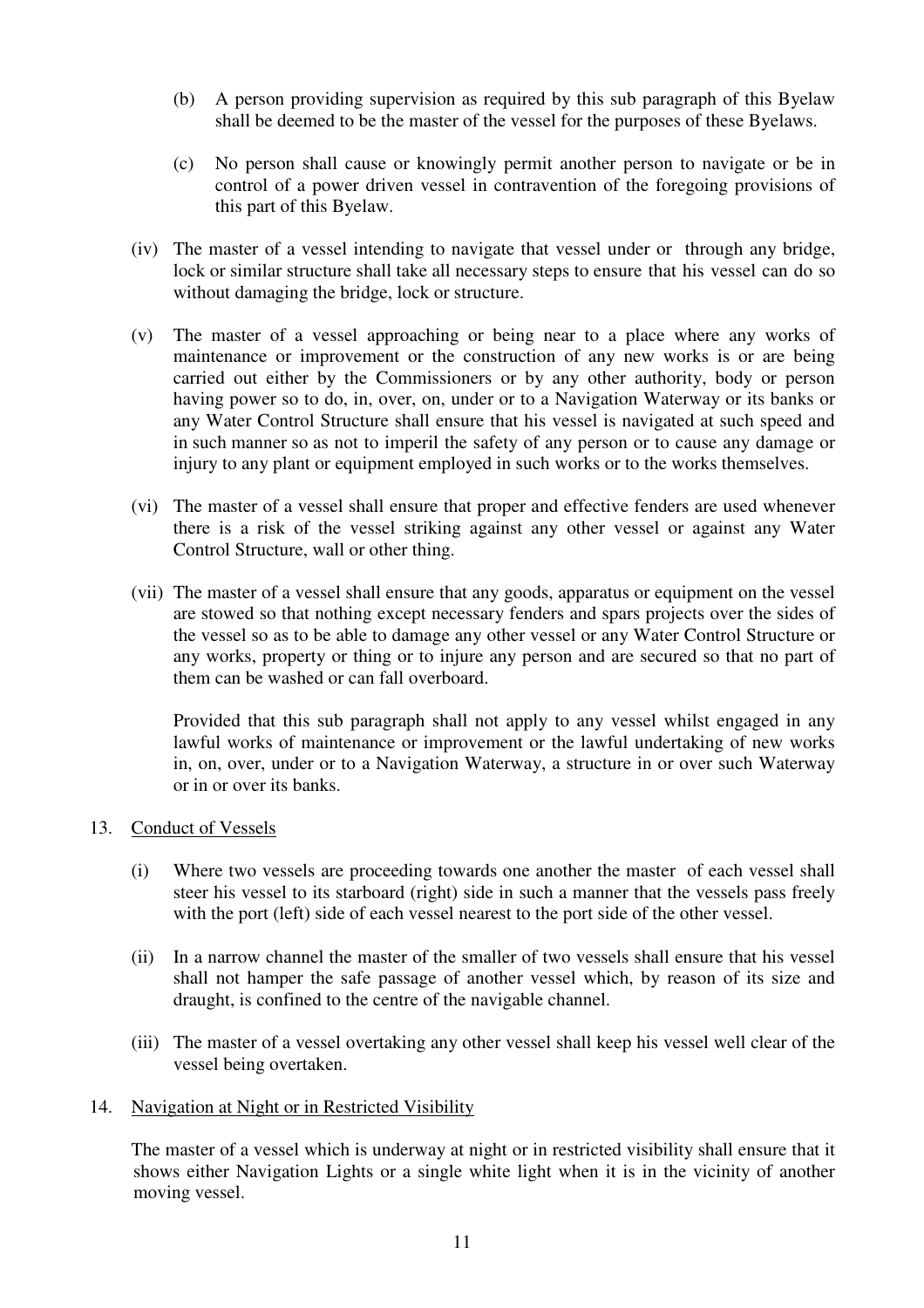# 15. Lights not to Endanger Navigation

No person shall knowingly or recklessly place or use on or near a Navigation Waterway or on or near its banks any light which is likely to mislead persons navigating that Waterway or to endanger the safe navigation of vessels on that Waterway.

# 16. Speed Limits

 (i) Except when it is necessary for safe navigation in an emergency no person shall navigate a vessel over the Navigation Waterways, or such parts thereof as are specified in the following table, at a speed exceeding 4 nautical miles per hour or over any Navigation Waterway or part thereof not so specified in the said table, at a speed exceeding 5 nautical miles per hour.

## Table

 Navigation Waterway or parts thereof

- a) Kings Dyke between Stanground Lock and Ashline Lock
- b) Whittlesey Dyke between Ashline Lock and Turningtree Bridge
- c) Well Creek between Marmont Priory Lock and Salters Lode Lock
- d) Old River Nene (March Town) between grid references TL45189709 (Fox Marina) and TL42689735 (March Railway Bridge)
- e) Old River Nene between Whittlesey Road Bridge (NGR TL342907) and Halfpenny Toll (NGR TL330912)
- f) New Dyke between Charterhouse Farm (NGR TL223871) and Holme Winding Hole (NGR TL199871)
- g) Yaxley Lode between Yaxley Lode Railway crossing (NGR TL194915) and Yaxley overspill footbridge (NGR TL189920)
- (ii) It shall not be an offence under paragraph (i) of this Byelaw for a vessel to exceed such speed limits if, and to the extent that it is taking part in any regatta, training, demonstration, test or other similar event in respect of which there is in force in relation either to that particular vessel or to vessels generally taking part in the event a special permit in writing from the Commissioners authorising a higher speed provided that the speed so specified in that permit is not exceeded nor shall it be an offence for a vessel in use for Byelaw or law enforcement purposes to exceed such limits.

# 17. Vessels and Apparatus affecting the safety of Navigation or Amenity

No person shall, on any Navigation Waterway, use

- (i) any water skis, jet skis or any like equipment or apparatus or
- (ii) any vessel which in the reasonable opinion of the Commissioners injuriously affects the safety of navigation or the amenity of any Navigation Waterway.
- 18. Erection of Structures etc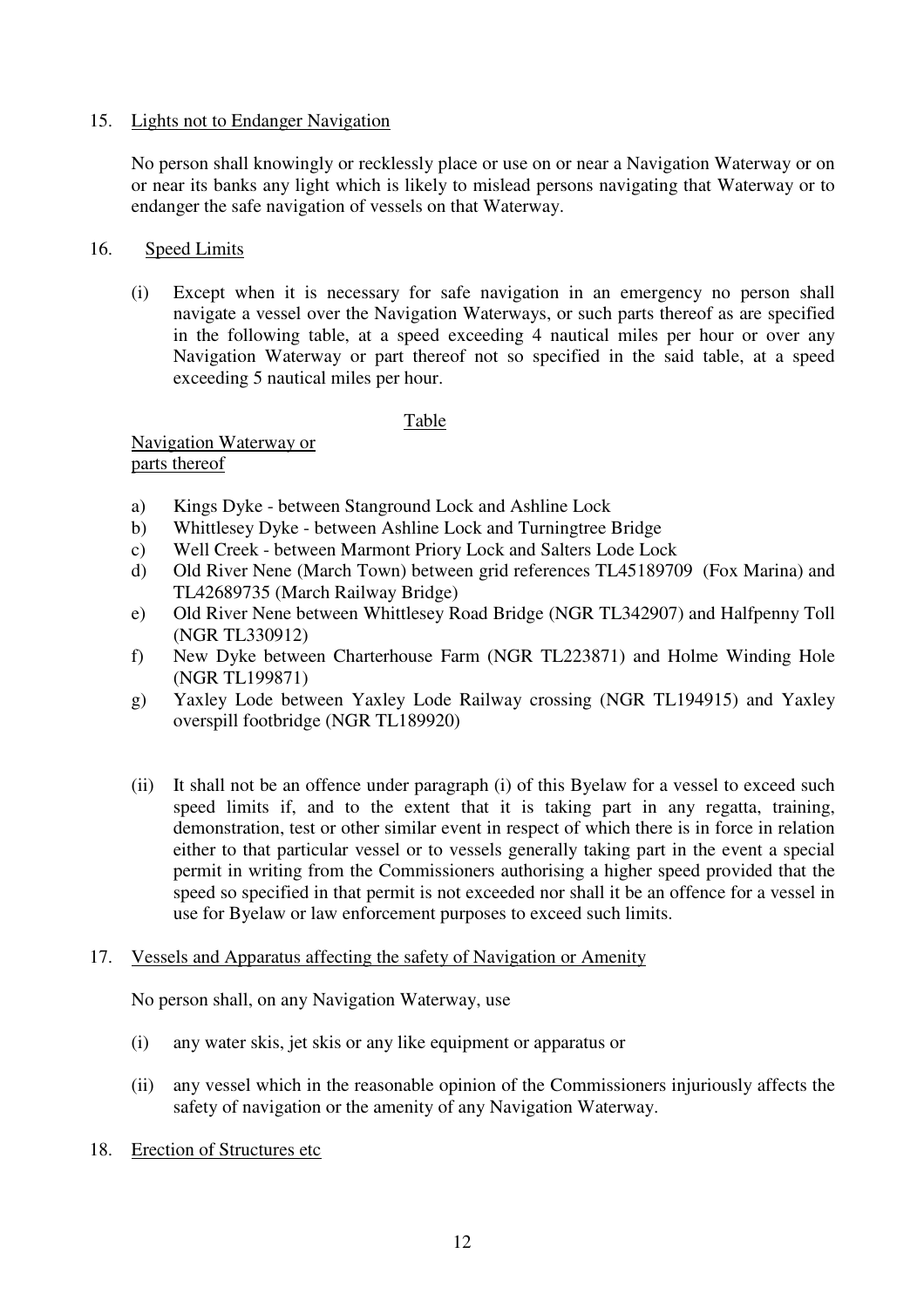- (i) No person without the consent of the Commissioners shall, in any Navigation Waterway or on or through any bank of such Waterway, construct or provide any berth, landing stage, gangway, mooring post or any other erections or installations for any vessel provided that this Byelaw shall not prevent the construction or provision of such structures in any boat yard or marina so long as the construction or provision of such works does not obstruct the navigation of a Navigation Waterway.
- (ii) Without prejudice to the provisions of paragraph (i) of this Byelaw, no person shall, without the consent of the Commissioners, lay down, erect or maintain or knowingly cause to be laid down, erected or maintained any wire, rope, cable, chain, work or structure in, over, under or across a Navigation Waterway provided that this Byelaw shall not restrict, prevent, interfere with or prejudice the exercise of any existing or future statutory rights or powers.

# 19. Mooring - General

- (i) No person shall moor a vessel on a Navigation Waterway or to a bank of such a Waterway unless such vessel shall be properly and securely moored and shall be laid as close to and along the side or front of the mooring place as may be convenient.
- (ii) No person shall put out or affix any mooring or landing plank to, for or from any vessel from or to a bank of a Navigation Waterway in such a location, manner or position as to impede or interfere with the free passage of persons or vehicles over and along the bank.
- (iii) The master of a vessel shall not, without the consent of the Commissioners, moor it within 30 metres upstream or downstream of any Water Control Structure or in any lock pen provided that this paragraph of this Byelaw shall not apply to any mooring properly carried out in the course of navigation if the vessel is about to be taken through a lock.
- (iv) No person without the consent of the Commissioners shall cause or knowingly permit any vessel to be beached or to lie aground upon the bank of a Navigation Waterway and to remain there unattended provided that this paragraph of this Byelaw shall not apply to a vessel which is lawfully lying at a commercial, public or private wharf.
- (v) The master of a power driven vessel moored at any wharf, jetty, landing stage or mooring place on a Navigation Waterway shall ensure that its engines are not worked so as to cause injury or damage to the wharf, jetty, landing stage or mooring place or to the bank of the Navigation Waterway or to any vessel or thing whatsoever.
- (vi) No person shall moor any vessel in such a location, manner or position so as unreasonably or unnecessarily to obstruct or unduly restrict the passage of other vessels in navigating a Navigation Waterway.
- (vii) The master of a vessel on a Navigation Waterway shall not leave such vessel unattended or adrift so as to cause or be reasonably likely to cause any obstruction to the free passage of vessels on a Navigation Waterway.
- (viii) No person shall without lawful excuse turn any vessel adrift in a Navigation Waterway or shall without such excuse cut off, loosen or in any way whatsoever interfere with any mooring or rope or fastening of any vessel.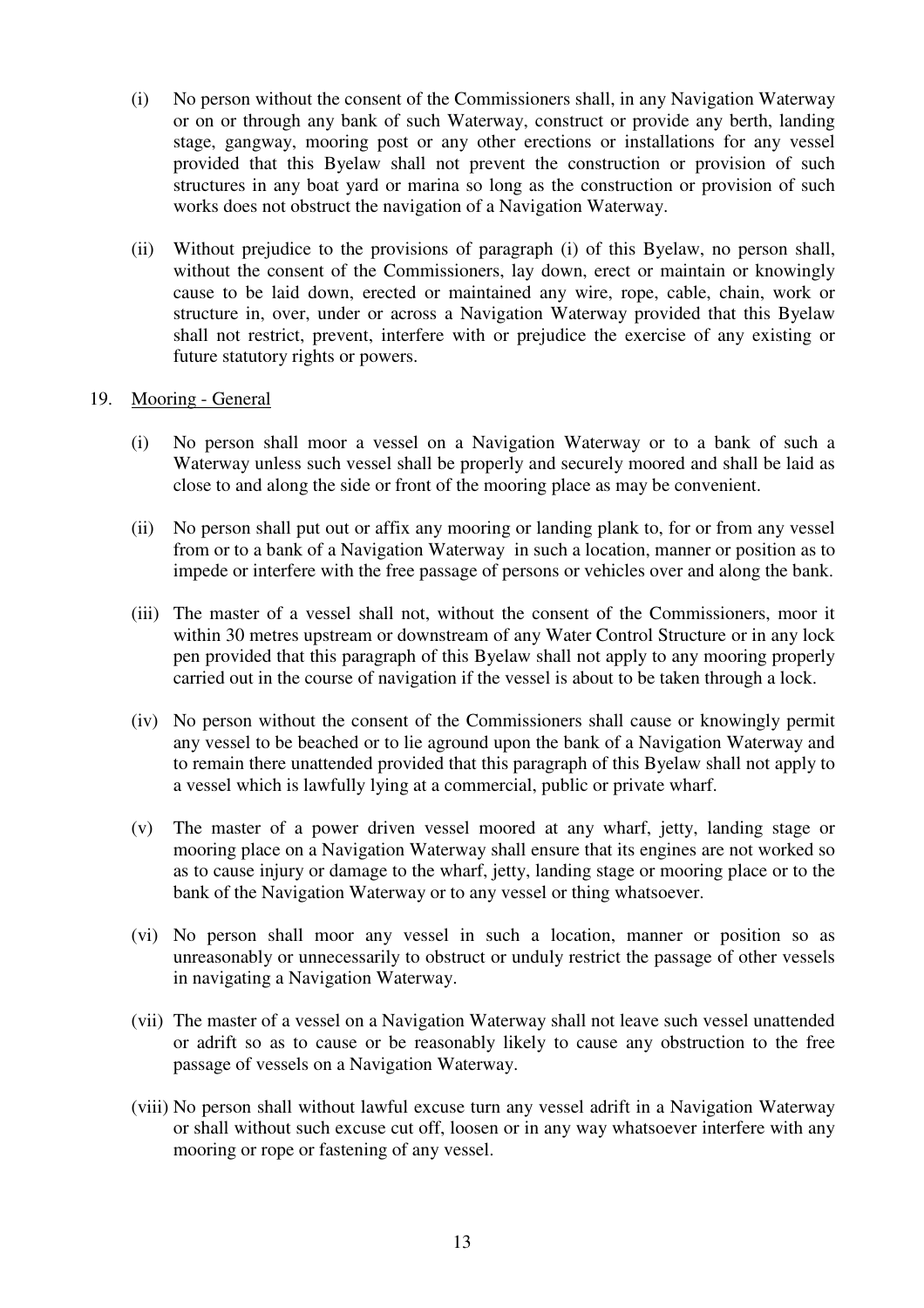(ix) Where any vessel, whether on a Navigation Waterway or the bank of such a Waterway, is moored, situated or lying in such a position as is likely to interfere with the exercise of any statutory function of the Commissioners in respect of Navigation the owner of such vessel shall, within seven days after receipt of notice to that effect from the Commissioners, remove the vessel for such time as the Commissioners may reasonably require for the completion of the exercise of such function and if the owner fails to do so then the Commissioners shall be entitled to remove the vessel as necessary.

## 20. Interference with Vessels

Except in an emergency, no person other than an authorised officer acting in the execution of his duty shall:

- (i) operate or attempt to operate the engine or in any way meddle with the machinery of any vessel without the permission of the master of that vessel;
- (ii) go aboard any vessel without the permission of the owner or master of that vessel except as shall be necessary to move or moor another vessel or gain access to another vessel.

# 21. Short Stay Moorings

- (i) Subject to Byelaw 21(ii) no person, without the consent of the Commissioners, shall moor a vessel for any period or aggregate periods longer than the period or aggregate periods there specified at any mooring place on a Navigation Waterway which is provided for the use of, or is generally available to, the public and at which a notice is exhibited by the Commissioners indicating that vessels may not be moored thereat for any period or aggregate periods in excess of those specified.
- (ii) It shall not be an offence under Byelaw 21(i) if a vessel uses, in an emergency and only for the duration of the emergency, a mooring place for a period or aggregate periods longer than the maximum period or aggregate periods specified at such mooring where the Commissioners are within 24 hours of the occurrence thereof notified both of the emergency and its anticipated duration.

# 22. Houseboats

 No person, without the consent of the Commissioners, shall moor a houseboat in a Navigation Waterway or to a bank of such a Waterway provided that this Byelaw shall not apply to any houseboat which is in the course of being moved from one place of lawful anchorage to another place of lawful anchorage or which is lawfully lying in or at a commercial public or private marina or wharf.

## 23. Locks

- (i) No person shall:
	- (a) open or close or attempt to open or close the gate of any lock except by the means provided for that purpose or before the water is level on both sides of the gate.
	- (b) draw or operate any sluice until the lock gates are closed.
	- (c) operate or leave open any sluice so as to waste water.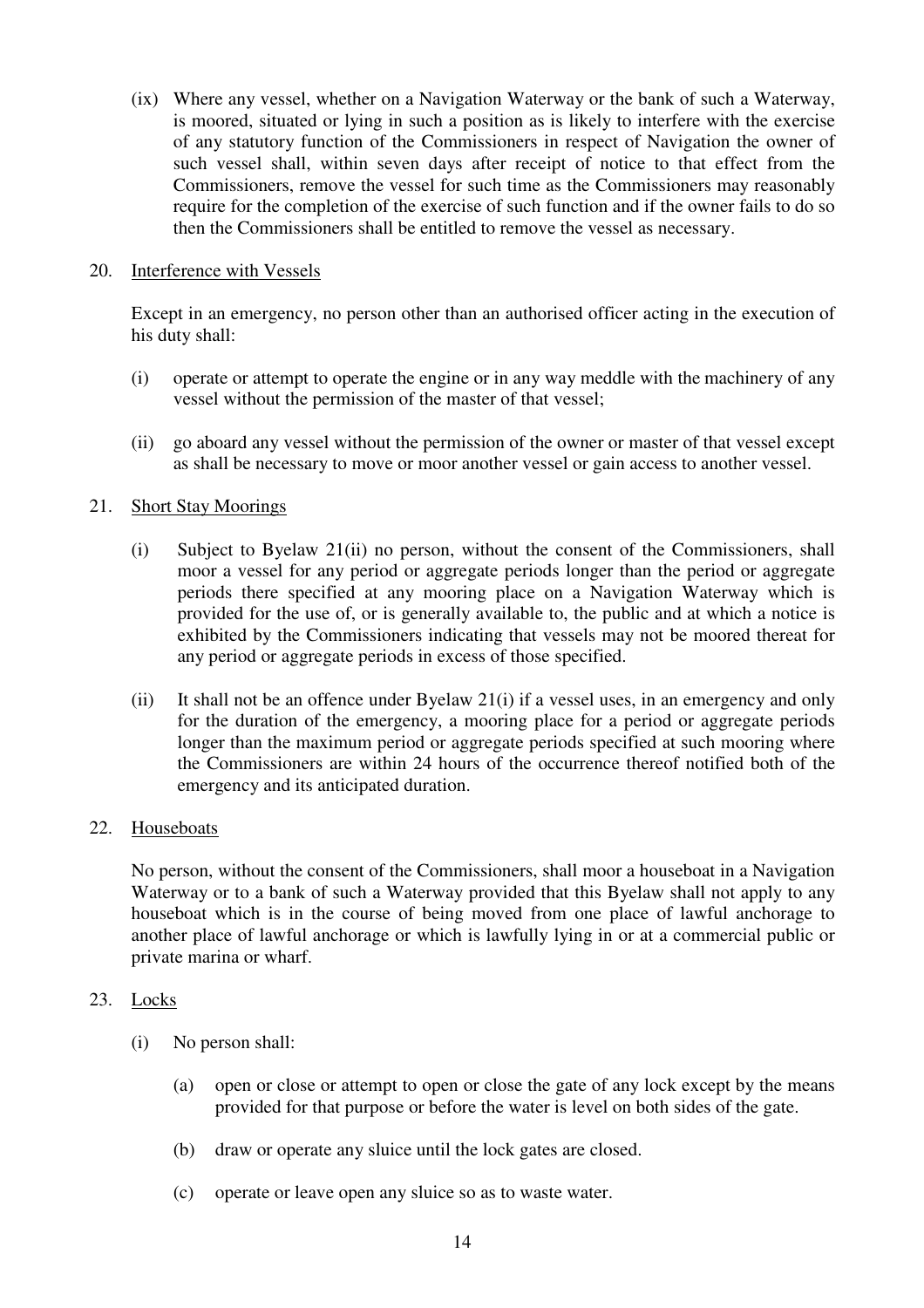- (d) operate or leave open any lock gate so as to risk causing any hazard or unreasonable hindrance to other users of a Navigation Waterway or its banks towpaths or footpaths.
- (e) operate any sluice otherwise than by means of the handle or other device normally used for that purpose.
- (ii) No person shall, without having previously obtained the permission of an authorised officer or having been expressly requested by that officer to do so, use or meddle with the gear at any lock or weir or with any sluice belonging to the Commissioners.

 Save that Byelaw 23(ii) shall not apply to persons directly involved in the navigation of a vessel properly operating lock gear only when passing such vessel through, by or over any lock belonging to or under the control of the Commissioners other than Salters Lode Lock and Stanground Lock.

- (iii) No person shall wind or coil any rope, chain or other fastening from a vessel around or fix or fasten the same to any lock or lock gate or any other part of the lock mechanism except to the bollards or other equipment specifically provided for the purpose of bringing up and stopping vessels.
- (iv) The master of a vessel passing or intending to pass through any lock upon a Navigation Waterway or any channel into or out of the same
	- (a) shall not cause such vessel to remain in the lock or channel any longer than is necessary for the convenient passage thereof or
	- (b) shall not attempt to enter any such lock unless he shall reasonably believe there to be sufficient water to float and carry such vessel through such lock.
- (v) The master of a vessel approaching, entering, passing through or leaving any lock shall cause that vessel to be navigated at such speed and controlled in such manner so as at all times to prevent that vessel from obstructing or running foul of the lock or any part thereof or any other vessel approaching, entering, passing through or by or leaving that lock.
- (vi) No person shall fill with or empty of water any lock for the admission of any vessel to the lock when there is another vessel approaching the lock from the opposite direction and within two hundred metres thereof and the level of water in the lock is suitable for the approaching vessel to enter the lock.
- (vii) No person shall exclude from passage through any lock any vessel proceeding in the same direction as a vessel already in the lock prior to the operation of the lock providing such vessels can reasonably be accommodated at the same time within the lock.
- (viii) (a) No person shall open or manipulate any liquid fuel container or tank on any vessel while such vessel is in or waiting to enter any lock on a Navigation Waterway.
	- (b) The master of a vessel shall ensure that no liquid fuel container or tank shall be opened or manipulated on a vessel while the same is in or waiting to enter any lock on a Navigation Waterway.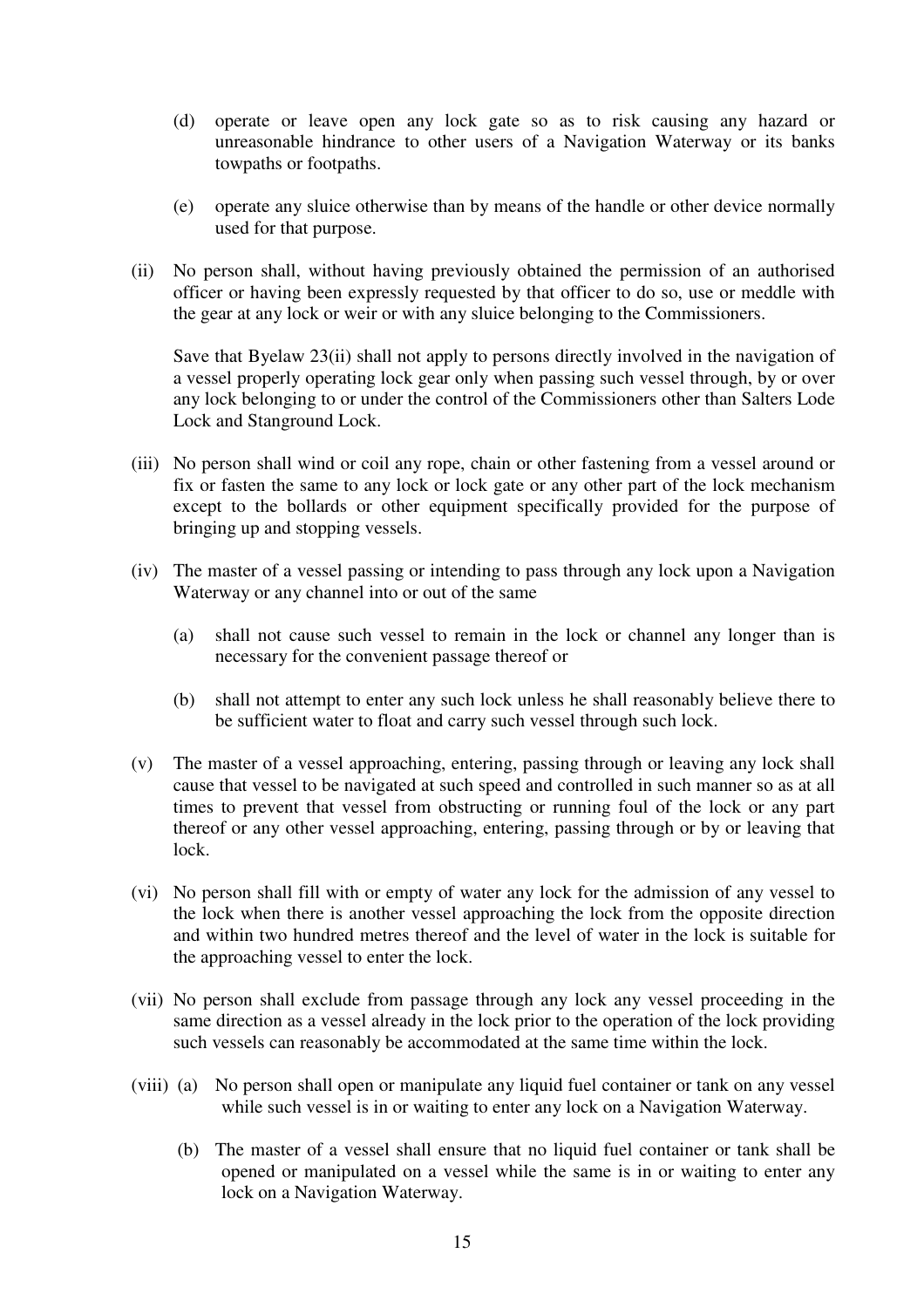(ix) No person on board any vessel in any lock on a Navigation Waterway shall knowingly cause to be ignited any match, artificial lighter or other means of producing a flame.

## 24. Notice of Incidents

 On the occurrence of any fire, explosion or other similar incident on board any vessel on a Navigation Waterway the master or owner of such vessel shall, unless reasonably prevented from doing so, within 12 hours thereafter serve notice on the Commissioners giving all the information in his power as to the locality, date and time of the incident, the cause of the incident, the part or parts (if any) that failed and the extent of the failure and the damage (if any) to persons or property and such other particulars (if any) as the Commissioners may reasonably require; and the Commissioners may within three days after the receipt of such notice as aforesaid, if they shall deem it appropriate, inspect or cause the vessel to be inspected and for that purpose the vessel shall be preserved and kept by the owner as nearly as possible in the exact condition in which the vessel was after the completion of the fire or other incident and the master or owner shall give to the Commissioners all reasonable facilities for such inspection.

# 25. Towing

- (i) Except in an emergency or with the consent of the Commissioners, vessels towed on a Navigation Waterway shall be placed astern or ahead of the towing vessel and not more than one vessel shall be towed at the same time.
- (ii) Save as provided in paragraph (i) above the master of any vessel underway on a Navigation Waterway shall ensure that the vessel be navigated singly and separately.

## 26. Swimming Diving and Washing in Navigation Waterways

- (i) Subject to paragraph (ii) below no person shall, save in an emergency:
	- (a) dive or jump into a Navigation Waterway or onto any vessel on a Navigation Waterway from any Water Control Structure or from any bridge.
	- (b) jump on to any vessel on a Navigation Waterway from any place so as to cause obstruction, nuisance or annoyance or the risk of injury to persons or property.
	- (c) bathe in a Navigation Waterway.
	- (d) dive into or swim or engage in any diving operations in a Navigation Waterway without the previous consent of the Commissioners.
- (ii) Byelaw 26(i)(a) and (d) shall not apply to police officers acting in the course of their duties or anyone acting at the request of or assisting such officers.

## 27 Removal of Weed Ropes etc

 No person, without the consent of the Commissioners, shall interfere with, damage, destroy or remove any weed rope, boom or similar apparatus placed by or with the authority of the Commissioners in a Navigation Waterway provided that it shall not be an offence under this Byelaw for a person to interfere with or remove such rope, boom or apparatus for the purpose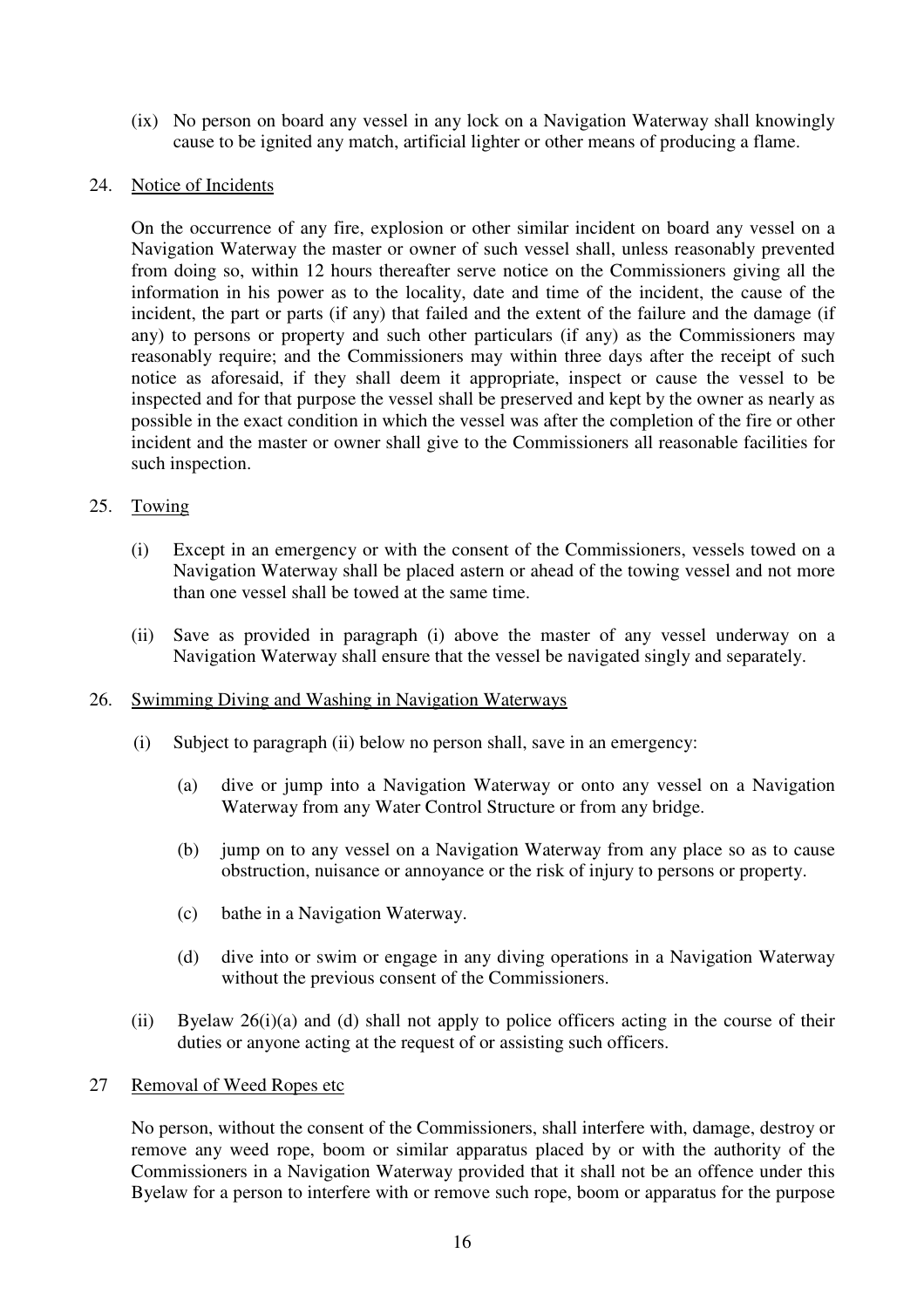of and to the extent that such interference or removal is necessary for the passage of a registered vessel thereby or thereover if the said rope, boom or apparatus is properly replaced or reinstated immediately after such passage.

## 28. Damage to Water Control Structures and Notices etc

 No person shall, without lawful authority, while using or while in, upon or about a Navigation Waterway or its banks or any property of the Commissioners

- (i) interfere with, deface, damage, destroy, disturb or remove
	- (a) any notice, placard or notice board provided, erected or exhibited by the Commissioners or permitted by the Commissioners to be provided, erected or exhibited on a Navigation Waterway or its banks.
	- (b) any life saving equipment on a Navigation Waterway or its banks (whether provided by or belonging to the Commissioners or not)
	- (c) any water point, sanitary or refuse disposal station, litter receptacle or other facility relating to a Navigation Waterway (whether provided by or belonging to the Commissioners or not)
	- (d) any fence, wall, hedge or gateway on the bank of a Navigation Waterway (whether belonging to the Commissioners or not)
	- (e) any flowering or other plant or any shrub, vegetation or tree.
- (ii) take, destroy, search for or disturb the nest or egg of any bird or kill, injure, take, catch or trap or attempt to kill, injure, take, catch or trap any animal or bird or the young of any animal or bird.

## 29. Cutting trees etc obstructing a Navigation Waterway

- (i) Whenever the navigation of a Navigation Waterway is obstructed by any tree, bush, shrub or projection the occupier of the land on which such tree, bush, shrub or projection grows or is fixed shall, upon the receipt of a notice served on him by the Commissioners cut, prune or lop such tree, bush or shrub or remove such projection so that navigation be not obstructed thereby.
- (ii) If such owner or occupier shall not comply with such notice within a time to be specified therein the Commissioners may cut, prune or lop such tree, bush or shrub or remove such projection and recover the expenses thereby incurred from such owner or occupier as a civil debt.
- 30. Repairs to Buildings

 The owner of any building or structure in, on, under or over a Navigation Waterway or its banks shall, upon receipt of a notice from the Commissioners that, because of its state of disrepair, the building or structure is causing or is in imminent danger of causing an obstruction to the passage of vessels on that Navigation Waterway, carry out such reasonable and practicable works as are specified in the notice for the purpose of remedying or preventing the obstruction within such reasonable time as is specified in the notice and in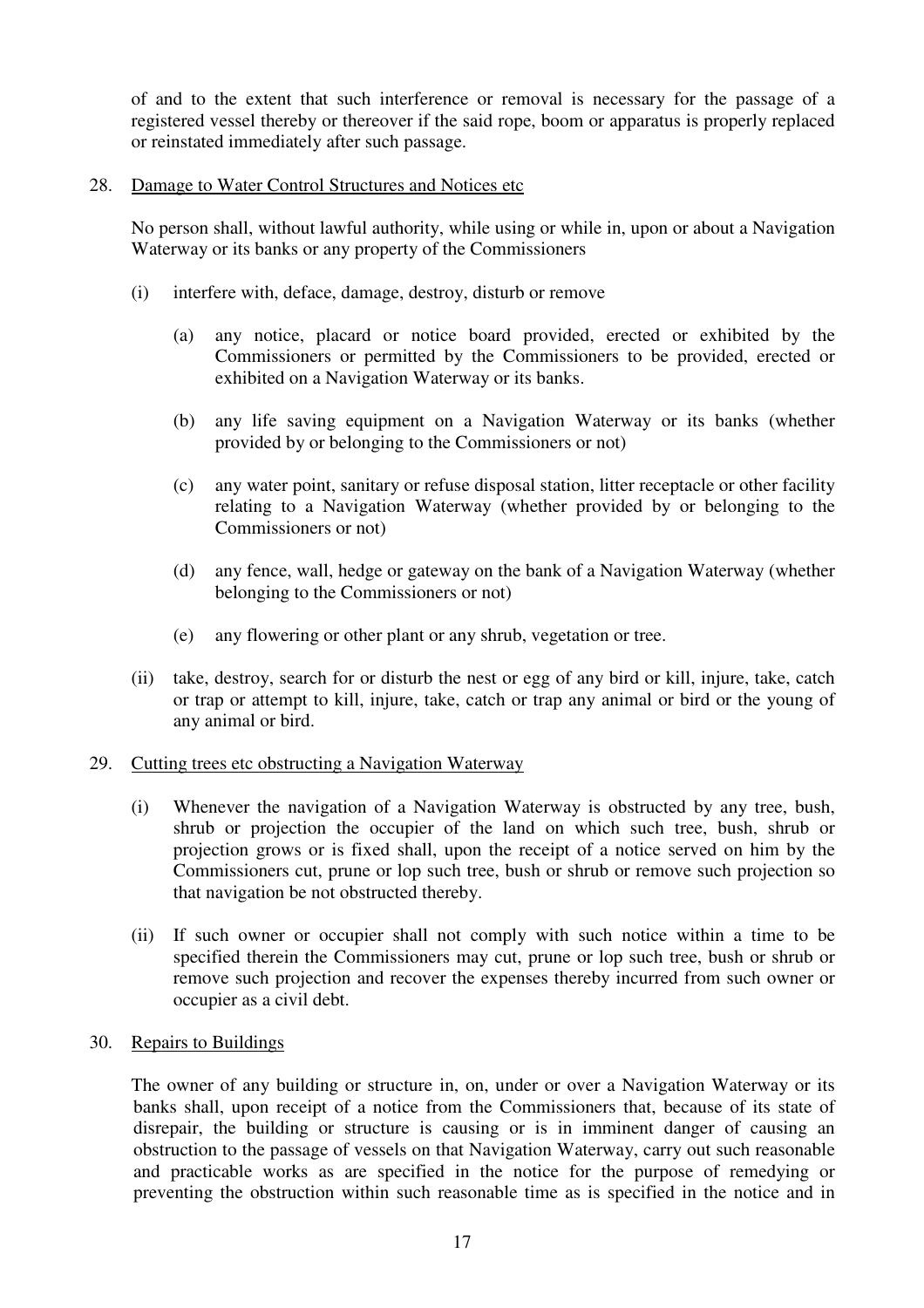default thereof the Commissioners may proceed to carry out such works as are specified in the notice and to recover the expenses reasonably incurred in so doing from the said owner as a civil debt.

## 31. Affixing of Bills

 No person without lawful authority shall affix any bill, placard or notice to or upon any Water Control Structure.

32. Dangerous Litter

 No person shall leave on the bank of a Navigation Waterway, otherwise than in a receptacle provided for litter, any glass, plastic material, metal, fishing line, fishing hook or other material likely to cause injury to any person, animal or bird.

# 33. Detrimental substances not to be put into a Navigation Waterway

- (i) No person shall deposit, throw, discharge or put or cause or permit to be deposited, thrown, discharged or put or negligently or wilfully cause or permit to fall into any Navigation Waterway, any object or matter of any kind which might in any way cause obstruction to the navigation of that Waterway.
- (ii) The master of a vessel shall not load or discharge any cargo, ballast, fuel, refuse or rubbish any part of which is liable to fall into a Navigation Waterway in the course of such loading or discharging without taking such precautions as shall effectively prevent the cargo, ballast, fuel, refuse or rubbish from falling into the Navigation Waterway and
- (iii) Any person who contrary to the provisions of this Byelaw, deposits, throws, discharges or puts or causes or permits to be deposited, thrown, discharged or put or causes or permits to fall into or in a Navigation Waterway any such object or matter as is referred to in this Byelaw shall upon being required by the Commissioners by notice so to do and so far as such removal is practicable, remove the same at his own expense within such reasonable time as may be specified in the notice; and in default thereof the Commissioners may do so and recover the expenses reasonably incurred in so doing from that person as a civil debt.
- 34. Use of vessels with sanitary appliances
	- (i) Subject to the provisions of paragraph (iii) of this Byelaw no owner or master of any vessel shall use or knowingly permit to be used on a Navigation Waterway any vessel provided with a sanitary appliance of such design that polluting matter normally passes or can pass into the Waterway.
	- (ii) Where any vessel is fitted with a sanitary appliance, such appliance shall be so designed, constructed and at all times maintained as necessary to prevent any such passage as aforesaid.
	- (iii) (a) The master of every vessel present on a Navigation Waterway, at the date of the coming into force of this Byelaw, and of every vessel on a Navigation Waterway on or after such date, if such vessel is fitted with sanitary arrangements or appliances so designed or constructed as to permit the passage into the Waterway of polluting matter, shall without undue delay give notice to an authorised officer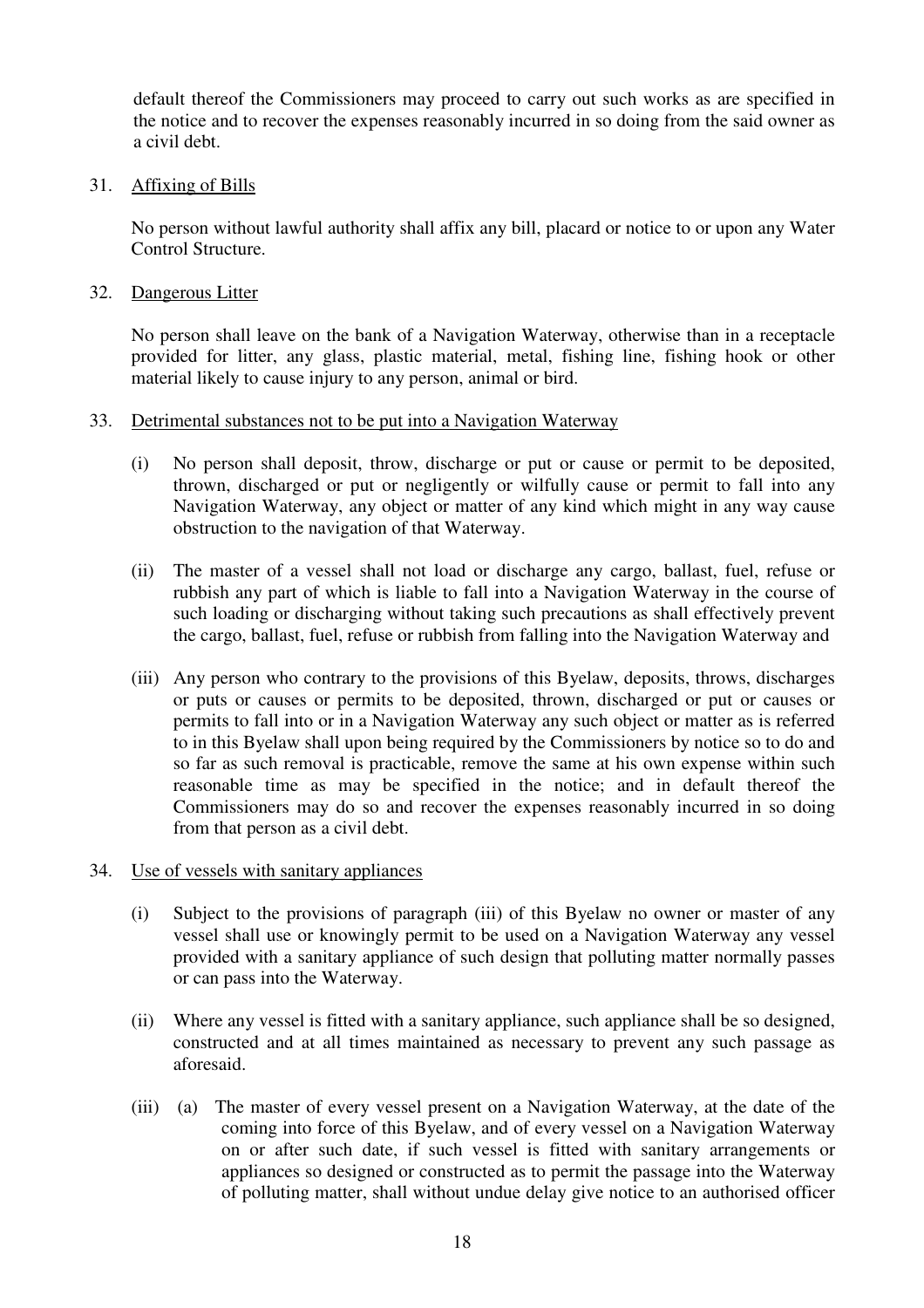specifying the nature of such arrangements as aforesaid. The master shall also, upon being requested by such officer so to do, take such steps by way of sealing or otherwise as may be reasonably necessary for preventing the passage into the water of polluting matter from the vessel so long as the vessel remains on a Navigation Waterway. So long as the vessel remains on a Navigation Waterway, no interference or alteration shall be made with the sealing or other steps so taken as aforesaid except with the consent of the Commissioners and

- (b) The master of the vessel shall at the request of an authorised officer (on production of evidence of his authority) afford reasonable facilities to that officer for the inspection of such sealing and other steps.
- (iv) No person shall discharge or cause or permit to be discharged any polluting matter into a Navigation Waterway from any vessel or from any sanitary appliance used thereon.

# 35. Fishing

 No person shall fish in a lock pen or within 30 metres upstream or downstream of any lock gate on a Navigation Waterway or at any other place where fishing is for the time being prohibited by the Commissioners and so indicated by notice publicly displayed.

## 36. Lighting of Fires

 No person shall while using or while in, upon or about a Navigation Waterway or its banks or any property of the Commissioners light, maintain, throw down, place or leave any fire or any combustible, flaming, smouldering or burning substance, matter or thing in any place where the same may cause danger or damage to property of any kind or annoyance to any reasonable person.

## 37. Harassment

- (i) No person shall do any act or thing so as to prevent for an unreasonable time any other person lawfully exercising his rights on a Navigation Waterway or its banks or enjoying the facilities thereof or so as to harass him.
- (ii) Without prejudice to the generality of paragraph (i) of this Byelaw no person shall, while using or while in, upon or about a Navigation Waterway or its banks or any property of the Commissioners
	- (a) throw or propel or cause to fall any stone, missile or any other thing that may strike or fall upon any person, vessel, animal or bird on a Navigation Waterway or on its banks or on any property of the Commissioners.
	- (b) shoot or discharge any gun, firearm or air weapon or let off any firework or similar device on, over or in the direction of a Navigation Waterway or its banks so as to endanger or harass persons exercising their lawful rights thereon.

## 38. Excessive Noise etc

 No person shall while using or while in, upon or about a Navigation Waterway or its banks or any property of the Commissioners:-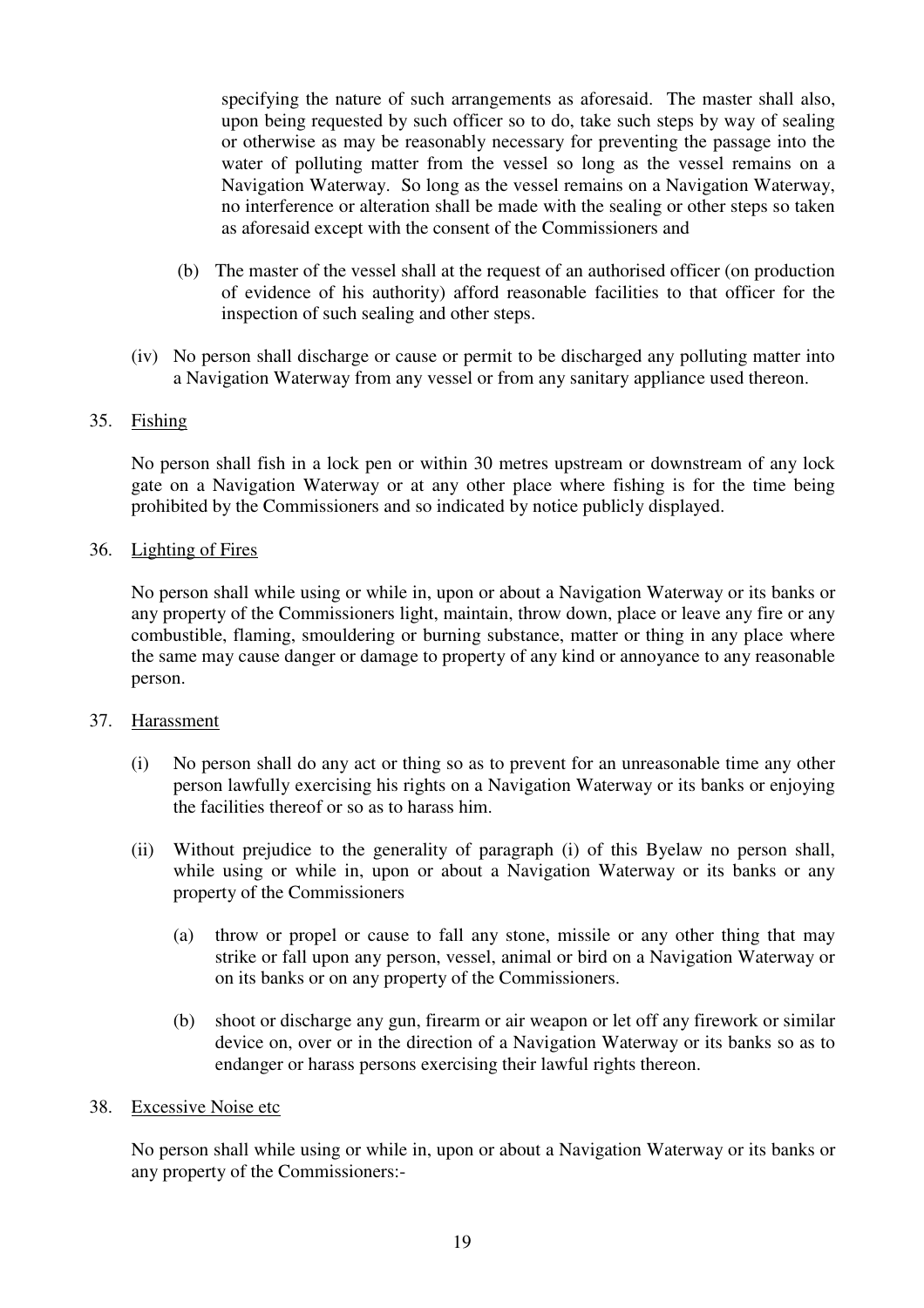- (i) cause or permit a generator or engine or other like equipment or machinery to be operated in connection with any vessel when the same is moored
	- (a) between the hours of 8 pm and 8 am or
	- (b) at any other time so as to cause unreasonable disturbance or annoyance to other persons on or enjoying the amenities of the Navigation Waterway or
	- (c) at any time in the case of the operation of the engine of a vessel without ensuring that the propeller of the vessel is effectively prevented from rotating.
- (ii) use or permit to be used any radio, record player, tape recorder, cassette player, compact disc player or other similar device, television receiver or musical instrument, horn, whistle or bell or any other device or thing whatsoever, resulting in the broadcasting or transmission of any noise so as to give reasonable cause for annoyance to other persons and no person aboard or getting on to or landing from any vessel shall without reasonable excuse make any noise so as to give such cause for annoyance.

# 39. Authorised officers

- (i) An authorised officer on production of evidence of his authority may require any person on a Navigation Waterway or on a bank of such a Waterway who is doing an act which without the consent of the Commissioners is prohibited by these Byelaws to produce evidence of such consent and if the person is unable to do so then the officer may require him to furnish his name and address and it shall be an offence to fail to do so.
- (ii) An authorised officer on production of evidence of his authority may require any person on a Navigation Waterway or on a bank of such a Waterway who is doing an act which is prohibited by these Byelaws to furnish his name and address and it shall be an offence to fail to do so.

## 40. Consents

- (i) Where by or under these Byelaws any person is required to refrain from doing any act without the consent of the Commissioners such consent shall not be unreasonably withheld and if given may be either unconditional or subject to such reasonable conditions as the Commissioners may consider appropriate.
- (ii) Where the Commissioners give their consent under these Byelaws for the doing of any act subject to any conditions a breach of the conditions shall be deemed as regards liability to a fine equivalent to the doing of the act without the required consent.
- (iii) Any application made under these Byelaws for the consent of the Commissioners to the doing of any act or to any matter or thing shall be made in writing and the applicant shall furnish therewith all such plans, drawings and other relevant information in relation to such application as the Commissioners may reasonably require.

## 41. Determination of Disputes

 (i) Where by or under these Byelaws any person is required by a notice given by the Commissioners to do any work to the satisfaction of the Commissioners or to comply with any directions of the Commissioners, he may within 21 days after the service of